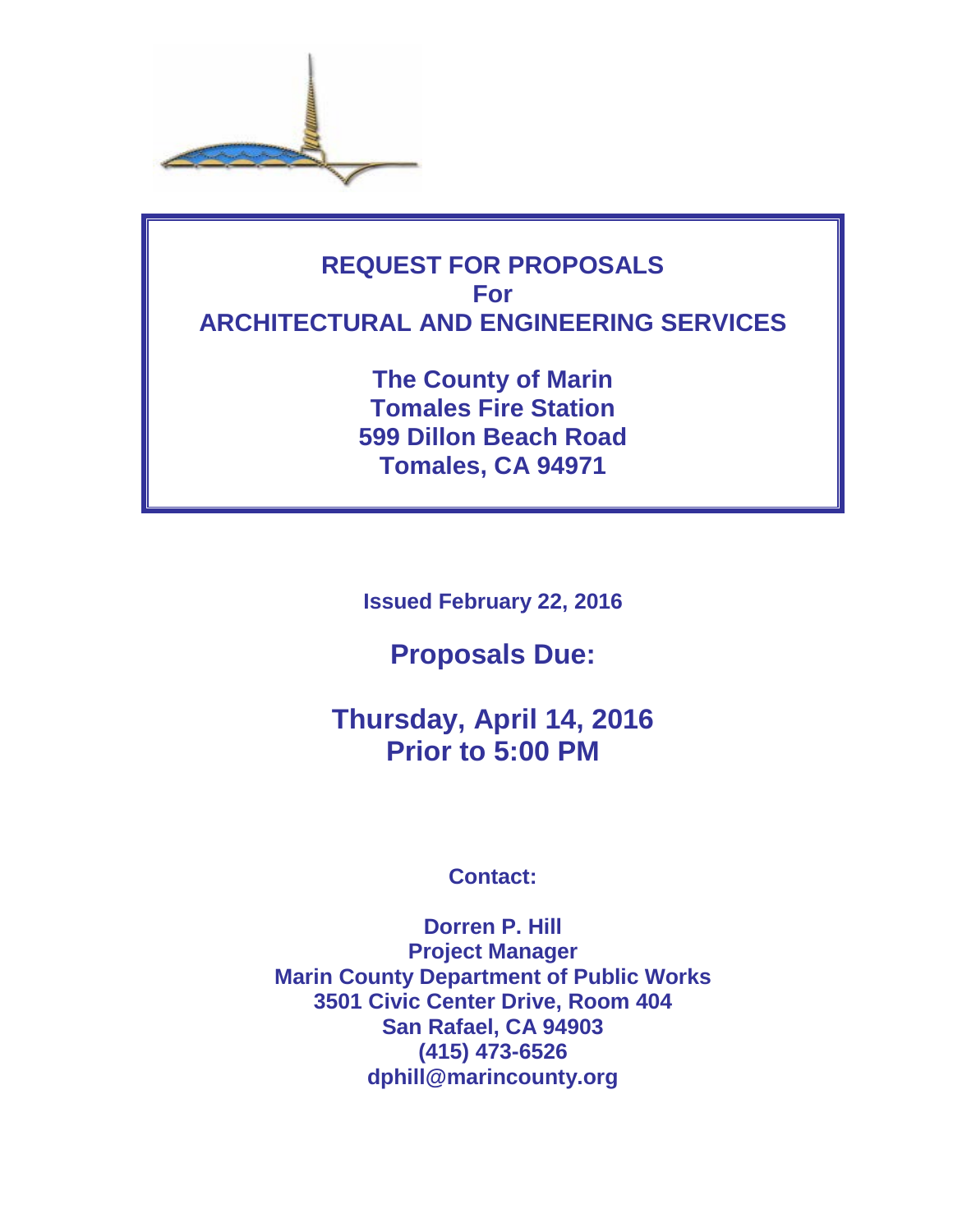# **Table of Contents**

| А.             |  |
|----------------|--|
| <b>B.</b>      |  |
| $\mathsf{C}$ . |  |
| D.             |  |
| Ε.             |  |
| F.             |  |
| G.             |  |
| H.             |  |
| I.             |  |
| J.             |  |
| К.             |  |
| L.             |  |
| M.             |  |
| N.             |  |
| O.             |  |
|                |  |
| А.             |  |
| <b>B.</b>      |  |
| $C_{1}$        |  |
|                |  |
| А.             |  |
| <b>B.</b>      |  |
| C.             |  |
| D.             |  |
|                |  |
| А.             |  |
| <b>B.</b>      |  |
| C.             |  |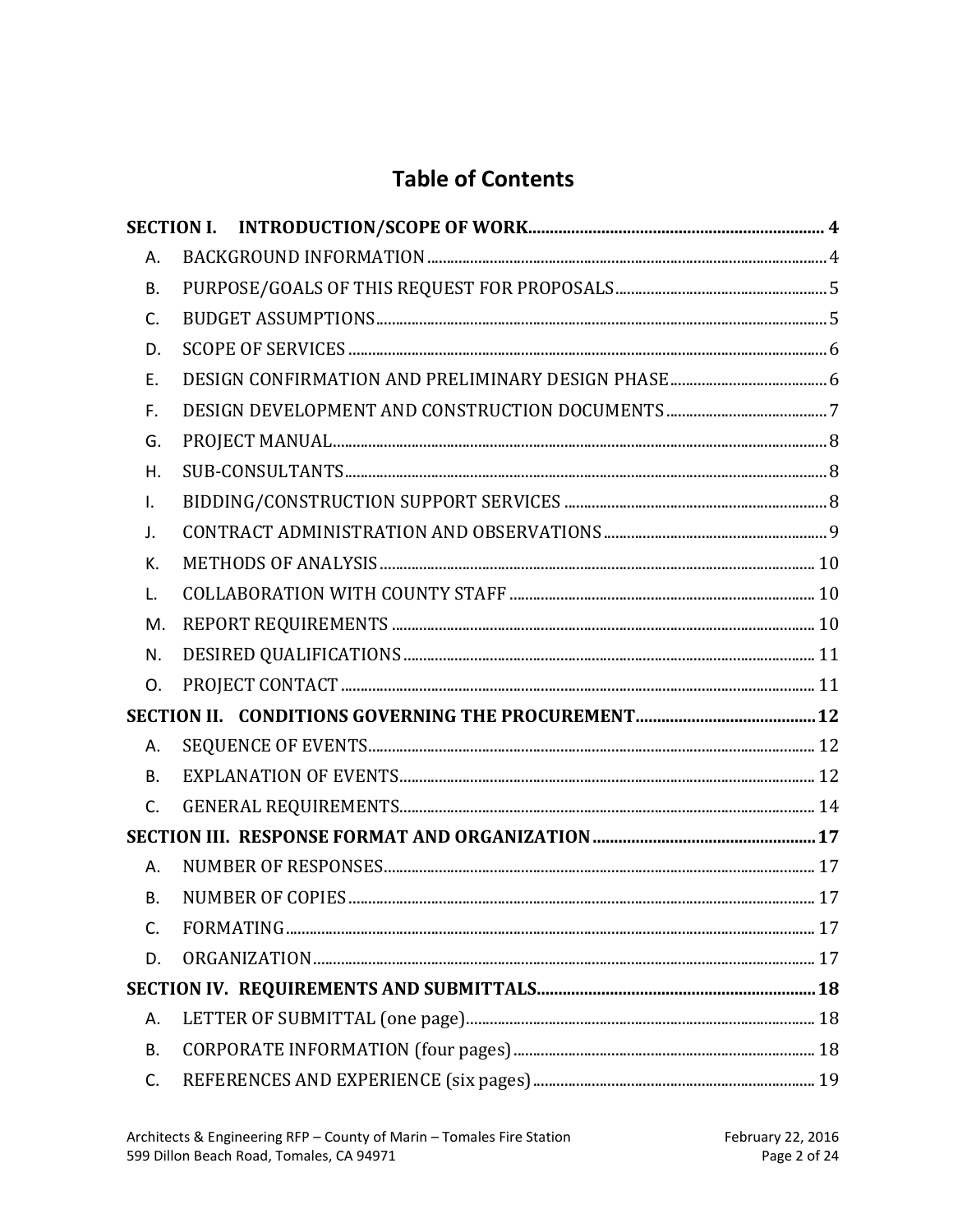| D.                                                                                                                                                                                                            |  |
|---------------------------------------------------------------------------------------------------------------------------------------------------------------------------------------------------------------|--|
| E.                                                                                                                                                                                                            |  |
| F.                                                                                                                                                                                                            |  |
|                                                                                                                                                                                                               |  |
| А.                                                                                                                                                                                                            |  |
| ABILITY TO MEET THE MANDATORY TECHNICAL AND FUNCTIONAL<br><b>B.</b>                                                                                                                                           |  |
| ABILITY TO MEET SERVICE LEVEL AND PROJECT MANAGEMENT<br>$C_{1}$                                                                                                                                               |  |
| D.                                                                                                                                                                                                            |  |
| QUALITY AND DEPTH OF FIRM'S DEMONSTRATED SUCCESSFUL DESIGN<br>Ε.<br>EXPERIENCE AND EXPERIENCE WITH GOVERNMENTAL AGENCIES AND EXPERIENCE<br>DELIVERING PROJECTS OF SIMILAR SCOPE AND SCALE IN REFERENCE TO THE |  |
| UNIQUE QUALIFICATIONS/COMPETITIVE EDGE. PLEASE DESCRIBE WHY YOU<br>F.<br>BELIEVE THAT YOUR FIRM IS UNIQUELY QUALIFIED FOR THIS PROJECT AND WHAT                                                               |  |
| COMPATIBILITY OF THE FIRM WITH OTHER TEAM MEMBERS. DESIGN<br>G.<br>PHILOSOPHY AND WAY OF CONDUCTING BUSINESS WITHIN A MIXED USE                                                                               |  |
| PERFORMANCE ON PAST PROJECTS ASSURING THAT DESIGN MEETS BUDGET<br>Η.<br>AND SCHEDULE REQUIREMENTS. EXPERIENCE IN VALUE ENGINEERING TO ASSIST                                                                  |  |
| POSSESSING THE WILLINGNESS TO LISTEN TO THE CLIENT AND TO DESIGN TO<br>L.                                                                                                                                     |  |
| $J_{\star}$                                                                                                                                                                                                   |  |
| LOCAL EXPERIENCE AND RELATIONSHIPS WITH REGULATORY AGENCIES<br>K.                                                                                                                                             |  |
|                                                                                                                                                                                                               |  |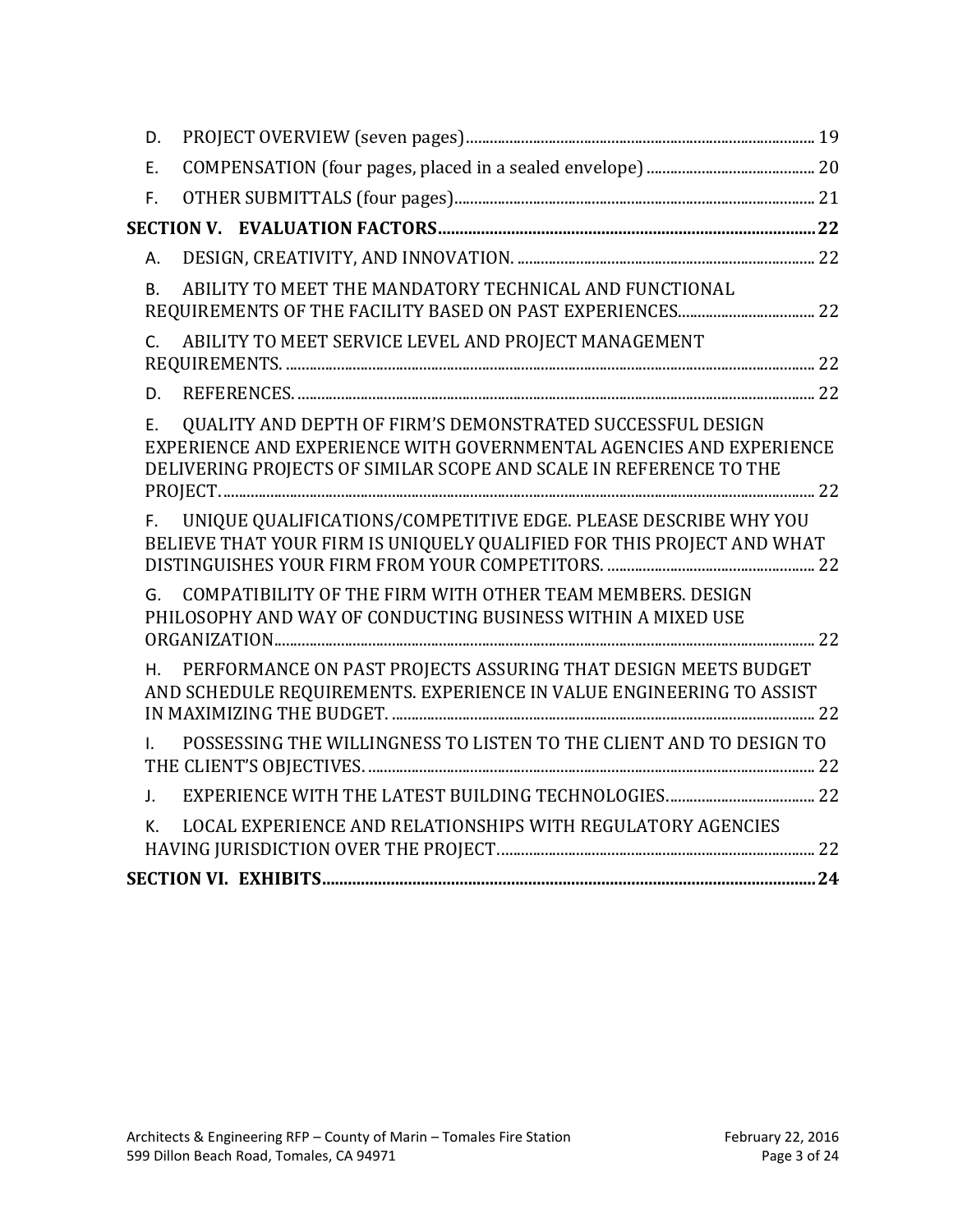# <span id="page-3-0"></span>**SECTION I. INTRODUCTION/SCOPE OF WORK**

In October 2010, the County of Marin worked with Beverly Prior Architects to develop a "Fire Facilities Vision Plan" to provide policy makers with the Fire Department's long-term vision for their facilities. This report can be accessed at:

<http://www.marincounty.org/depts/ad/divisions/facility-planning-and-development> tab at bottom of webpage: "County of Marin Fire Facilities Vision Plan."

The report is **for reference and planning only**. Changes have occurred in the last 6 years that may not be reflected in the document and vision for this specific project. **The Architectural/Engineering (A/E) consultant team will be required to verify the project program**. The "County of Marin Fire Facilities Vision Plan" **should NOT be considered a project requirement**. The County is very interested in creative concepts and ideas to be proposed by A/E consultant team.

The County of Marin now seeks qualification statements and proposals from qualified firms to provide complete A/E services for the design and construction of a reconstructed public Tomales Fire Station facility.

The specific nature of the scope of work for the project is outlined in this Request for Proposals (RFP). A schedule for Proposer selection is outlined in section IIA: "Conditions Governing the Procurement -Sequence of Events."

The A/E firm must consider current Federal and State codes for accessibility and comply with all aspects of the American with Disabilities Act (ADA), Uniform Building Code (UBC), Title 24 of the California Code of Regulations, NFPA (if budget allows), Local Coastal Plan (LCP), Tomales Design Review Board (TDRB), California Wildland-Urban Interface (WUI) provisions, and essential building standards.

## <span id="page-3-1"></span>**A. BACKGROUND INFORMATION**

The existing Tomales Fire Station (TFS) is located at 599 Dillon Beach Road, Tomales, California, on a 1.6 acre site and consists of a single story, 2,400 square foot wood framed shear wall building with apparatus bay, a facility kitchen, and living space. The apparatus bay is configured with three individual door openings. The facility also includes an outbuilding which stores additional equipment and a fitness room. The outbuilding is a single story, 600 square foot wood framed shear wall building, constructed at an unknown date. To accommodate additional equipment and storage needs, there are two metal storage containers, carport structure spanning the two containers, and a separate building serving as apparatus bay and workshop.

TFS was constructed in 1971 and was originally designed to provide living quarters for a single, two-person engine company. Currently, TFS houses four pieces of apparatus, equipment for water search/rescue, and during fire season, a six-person fire crew. TFS serves Tomales, Dillon Beach, Marshal, and Chileno Valley. TFS provides mutual aid to the communities of Bodega Bay, Two Rock, Valley Ford, and the US Coast Guard based in Two Rock. TFS covers the largest service area of any Marin County Fire Department Station.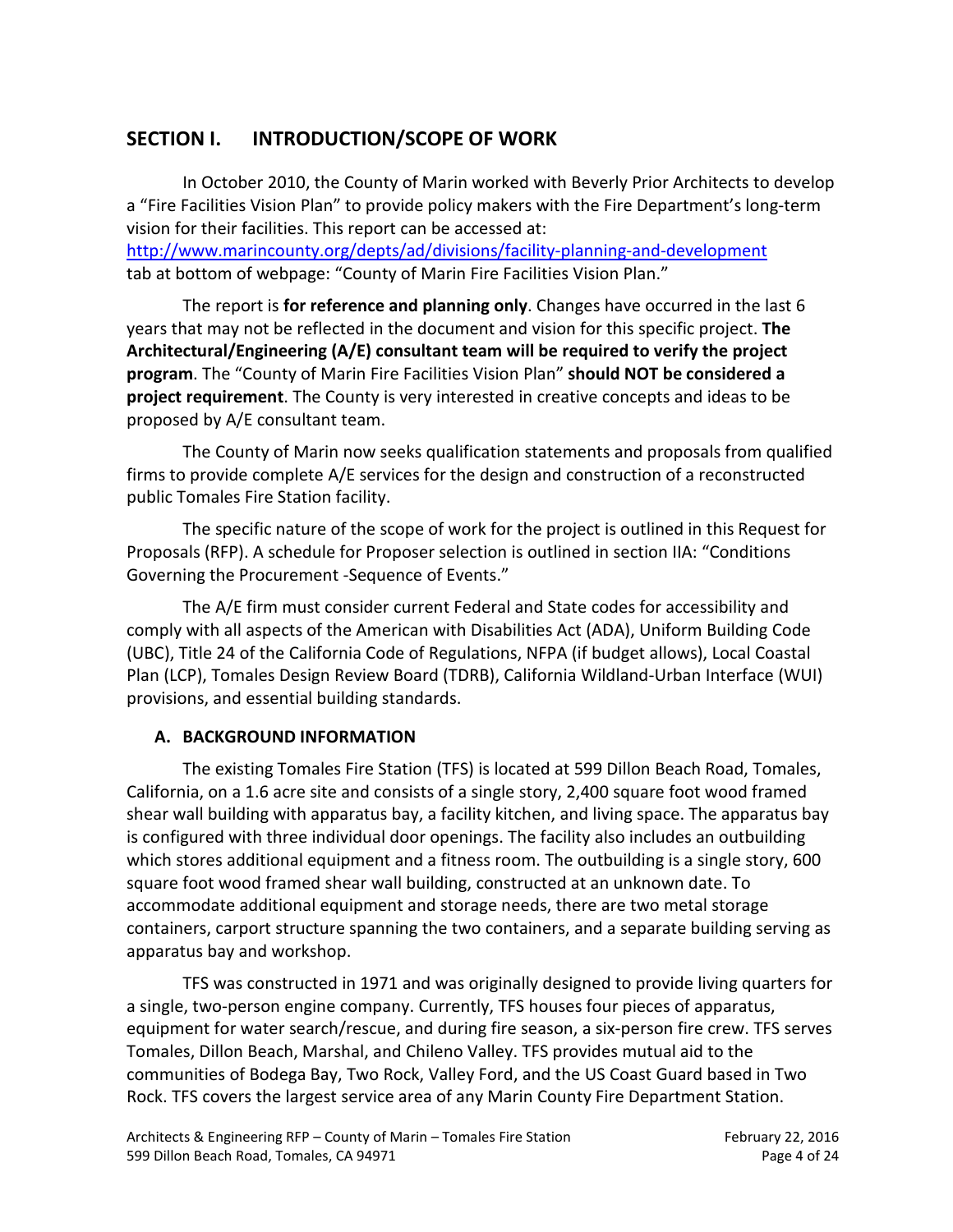TFS is the only station in the department which supports a local volunteer fire company. Most importantly, the Tomales Volunteer Fire Company's water tender 1590 serves as a crucial water source for fire suppression in remote areas such as the Point Reyes Peninsula and other rural areas. The TFS Volunteer Fire Company trains weekly at this location and is provided a storage space for company records and supplies.

<span id="page-4-0"></span>TFS does not meet the program requirements of a modern fire service facility.

#### **B. PURPOSE/GOALS OF THIS REQUEST FOR PROPOSALS**

TFS is the face of Marin County Government in a community that is remote in distance from the Marin County Civic Center and other county facilities. TFS is therefore an important and integral part of the community. The project will be required to facilitate public and community interactions in its design. The facility should be designed with water related search and rescues missions in mind due to TFS proximity to the coast and bay water bodies and subsequent use of these water bodies for recreation by the public. In 2015, TFS personnel were involved in 77 water rescues.

This fire station facility should be provided with industry standard space needs to accommodate eight apparatus, 1 Type I, 2 Type III, 1 Type VI engine, 1 water tender, 2 utility vehicles and 2 trailers., and supply and storage for Personal Protective Equipment (PPE), disaster supplies, medical and fire suppression supplies, janitorial, shop/workspace and mechanical systems. The living space would have accommodations for contemporary fire service needs that include kitchen, dining, living, and fitness facilities. As a fire station with a volunteer firefighter program, adequate training and storage specific to volunteer needs should be accommodated. As the community is an integral part of this facility, meeting and gathering space for community use separate from the private firefighter living space is desired. A designated medical room for treating patients adjacent to a public entry area is ideal. On-site water storage will be required since the site does not have access to public water. An irrigation sprinkler system using on-site water storage should be considered in the design.

Essential Services upgrades are required. The structural system is anticipated to perform "below average" compared to standard construction for similar building types during a major seismic event and was not designed as an essential structure to provide an "immediate occupancy" performance. Extent of essential services upgrades will be determined and recommendations provided by A/E team.

The County's requirement is that the building be constructed to meet a minimum Leadership in Energy and Environmental Design (LEED) Silver certification level with the goal of obtaining Gold certification, if the budget allows.

#### <span id="page-4-1"></span>**C. BUDGET ASSUMPTIONS**

There are funds of \$6 million set aside for fire station projects. The goal is to review options to find solutions that this station can be reconstructed to modern standards at a cost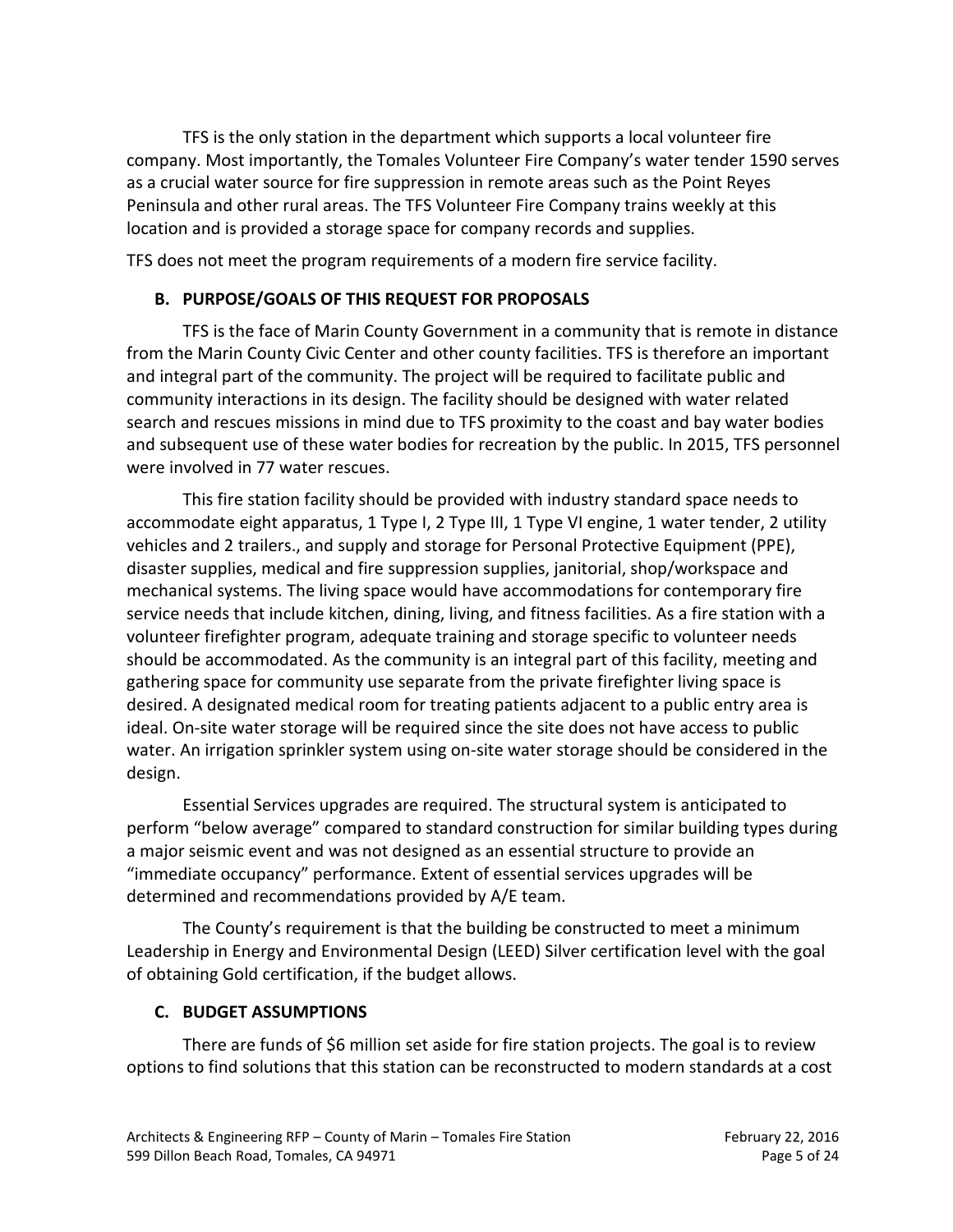of \$2 to \$4 million dollars, possibly through a combination of a pre-manufactured living area and construction of essential services equipment facility.

## <span id="page-5-0"></span>**D. SCOPE OF SERVICES**

The reconstructed fire station shall accommodate eight apparatus in the bay(s) and a minimum of three dorm rooms. Consideration should be given to pre-engineered/prefabricated structures(s) using a series of structures to maximize space, while reducing square footage, cost, and minimizing out of service time during construction. The ideal facility will specifically include:

Proposed Building Specifications:

- 1. Four (4) apparatus bays, 2 vehicles deep, 8 spaces
- 2. Three (3) dorm rooms, 3 beds each, storage
- 3. Three (3) bathrooms, each with shower
- 4. Public restroom
- 5. Office, kitchen, dining, exercise rooms
- 6. Laundry room (washer/dryer/extractor)
- 7. Decontamination area
- 8. Public entry area, classroom, community room
- 9. Medical room and medical supply storage
- 10. Radio/Watch room and communications equipment area

# <span id="page-5-1"></span>**E. DESIGN CONFIRMATION AND PRELIMINARY DESIGN PHASE**

- 1. Consultant shall conduct a series of surveys, data collection, and community and internal meetings to determine the conceptual needs, followed by the development of a written program. The projected construction costs will be developed for all options identified in the written program (See Report Requirements outlined in item "M").
- 2. With consideration of the Fire Department's current needs and requirements and budget constraints, we anticipate that the A/E team will work with the County to discuss potential future needs for the facility. These needs, projected at 30-50 years, should be considered when conceptual options are being created and presented.
- 3. A/E firms should anticipate that the planning/conceptual phase of the project will be highly interactive, involving the community, Fire Department, elected officials, County staff, and other stakeholders. All firms proposing on this project will be required to demonstrate a commitment to this communitystakeholder design approach.
- 4. Designate an individual to lead commissioning process. Commissioning lead must be independent of the project design and construction management team, but can be a qualified employee of the design firm and selected contractor. Intent: verify building's energy related systems are installed,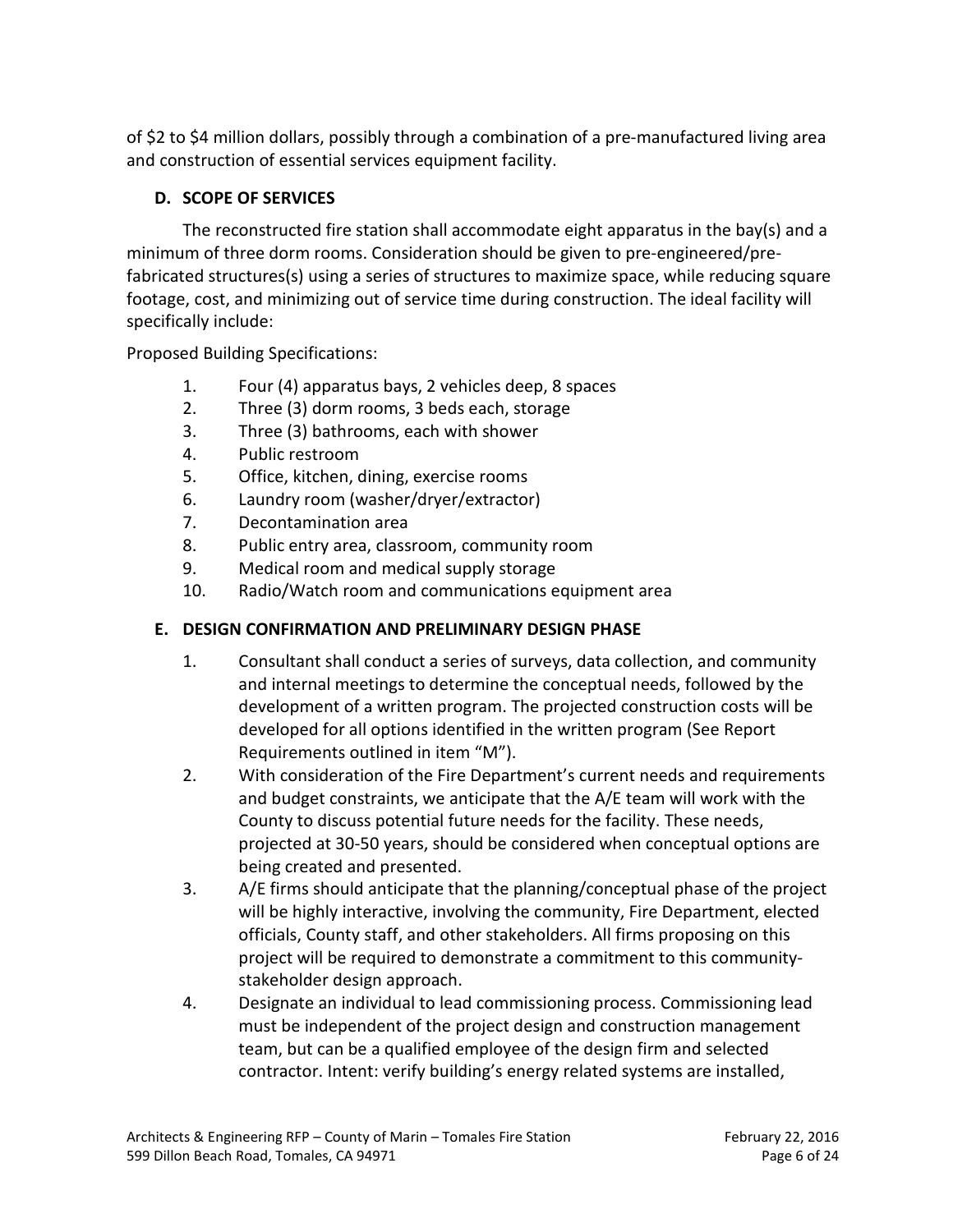calibrated, and perform according to county requirements, the design, and construction bidding documents.

- 5. The Consultant shall conduct a geotechnical investigation for the fire station, parking lot, and other structures as necessary. The consultant will be responsible for hiring and paying for geotechnical services. The Owner will be responsible for paying required permit fees; however, the geotechnical service representative will be required to obtain permit(s) from the permitting agency. The geotechnical report shall contain information necessary to construct the fire station, parking lot, and other structures as required. Information shall contain, but not be limited to, septic system feasibility, soil characteristic and engineering properties, soil classification, and, foundation recommendations and pavement sections.
- 6. The Consultant shall meet with the Owner, as necessary, during the preliminary design. The purposes of the meetings are to discuss the status of the project, review and revise budgets, and to review and approve design concepts on the construction drawings and specifications.
- 7. Coordinate and obtain pre-approval of building upgrades with all permitting agencies and review boards.

# <span id="page-6-0"></span>**F. DESIGN DEVELOPMENT AND CONSTRUCTION DOCUMENTS**

- 1. Based on the approved written program, the Consultant shall prepare a schematic design, incorporating the total building elements of the site, structure, and mechanical/electrical systems. Prepare and provide 50%, 90% and 100% construction drawings, specifications, and associated cost estimates. The final version of the schematic design shall include color rendered copies of the site plan, floor plans, and exterior elevations.
- 2. The Consultant shall develop and provide detailed construction drawings covering topographic surveys, site removal and layout plan, site grading plan, floor plan and section details, structural details, and other details covering room finish schedules. The drawings shall also include building elevations, foundation and floor framing plans, roof framing and detail plans, schematic drawings, and detail sheets associated with mechanical systems and utilities. Plans shall also consider options for a prefabricated fire training structure and other drawings as necessary to provide complete construction documents. The Consultant shall ensure that the plans are compliant with fire industry standards.
- 3. The Consultant shall prepare a set of contract documents in order to publicly advertise and let bids for construction of the Project. Contract documents shall consist of bidding specifications, technical specifications, construction drawings, and all testing requirements.
- 4. Consultant shall provide the Owner four (4) copies of the preliminary construction drawings and project manuals for review.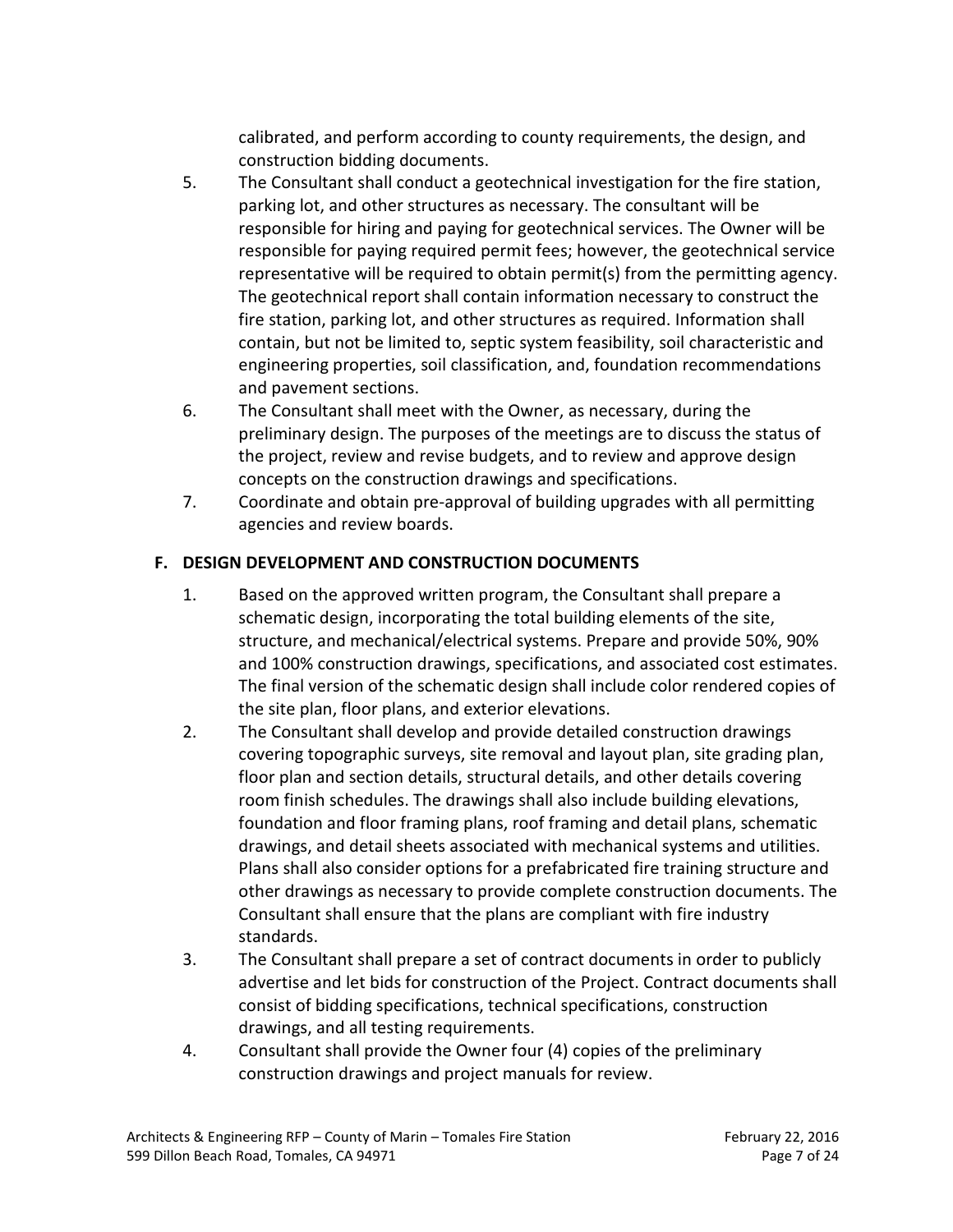- 5. The Consultant shall coordinate all AutoCAD requirements to ensure 100% compatibility with the Owner's CAD system.
- 6. The Consultant shall prepare a project cost estimate when construction documents are at approximately fifty percent (50%), ninety percent (90%), and one hundred percent (100%) prior to public advertisement.
- 7. The Consultant shall meet with representatives of the Owner when construction drawings and technical specifications are approximately fifty percent complete and two weeks prior to public advertisement to review and approve design concepts.

## <span id="page-7-0"></span>**G. PROJECT MANUAL**

- 1. The Consultant shall prepare Technical Specifications covering the required work for the new building and site plan improvements.
- 2. The Consultant shall prepare a bid schedule to accompany the Owner's Bid Proposal Form.
- 3. The Owner will take the lead preparing "front end" documents; however, the Consultant shall assist in proofing and editing "front-end" documents of the project manual supplied by the County. Documents supplied will consist of the General Conditions and Contract documents, Advertisement for Bids, Instructions to Bidders, Bid Form, Performance and Payment Bond forms, Bid Bond Form, Agreement between Owner and Contractor, and Supplementary Conditions. The Consultant shall review these documents, insert modifications where appropriate, and return them for final review. The County will provide the final approved "front end" documents that will accompany the Consultant prepared Technical Specification for a complete Project Manual for bidding.

## <span id="page-7-1"></span>**H. SUB-CONSULTANTS**

- 1. The Consultant shall be responsible to procure any necessary sub-consultants to complete the work, including but not limited to biologist (Baker's Larkspur endangered species), structural, mechanical, electrical, heating, ventilation, and air conditioning, and civil.
- 2. The Owner and Consultant shall mutually approve, in writing, the use of any sub-consultants that the Consultant desires to use.
- 3. The Consultant shall be responsible for the administration, management, procurement, and payment of services provided by sub-consultant(s).

## <span id="page-7-2"></span>**I. BIDDING/CONSTRUCTION SUPPORT SERVICES**

- 1. The Consultant shall provide the County four (4) sets of Bidding Documents at the completion of the design, one of which shall be in a digital format that will allow reproduction, as required.
- 2. The Consultant shall affix registration stamp, date, and signature to the Bidding Documents in accordance with California State Registration Statutes.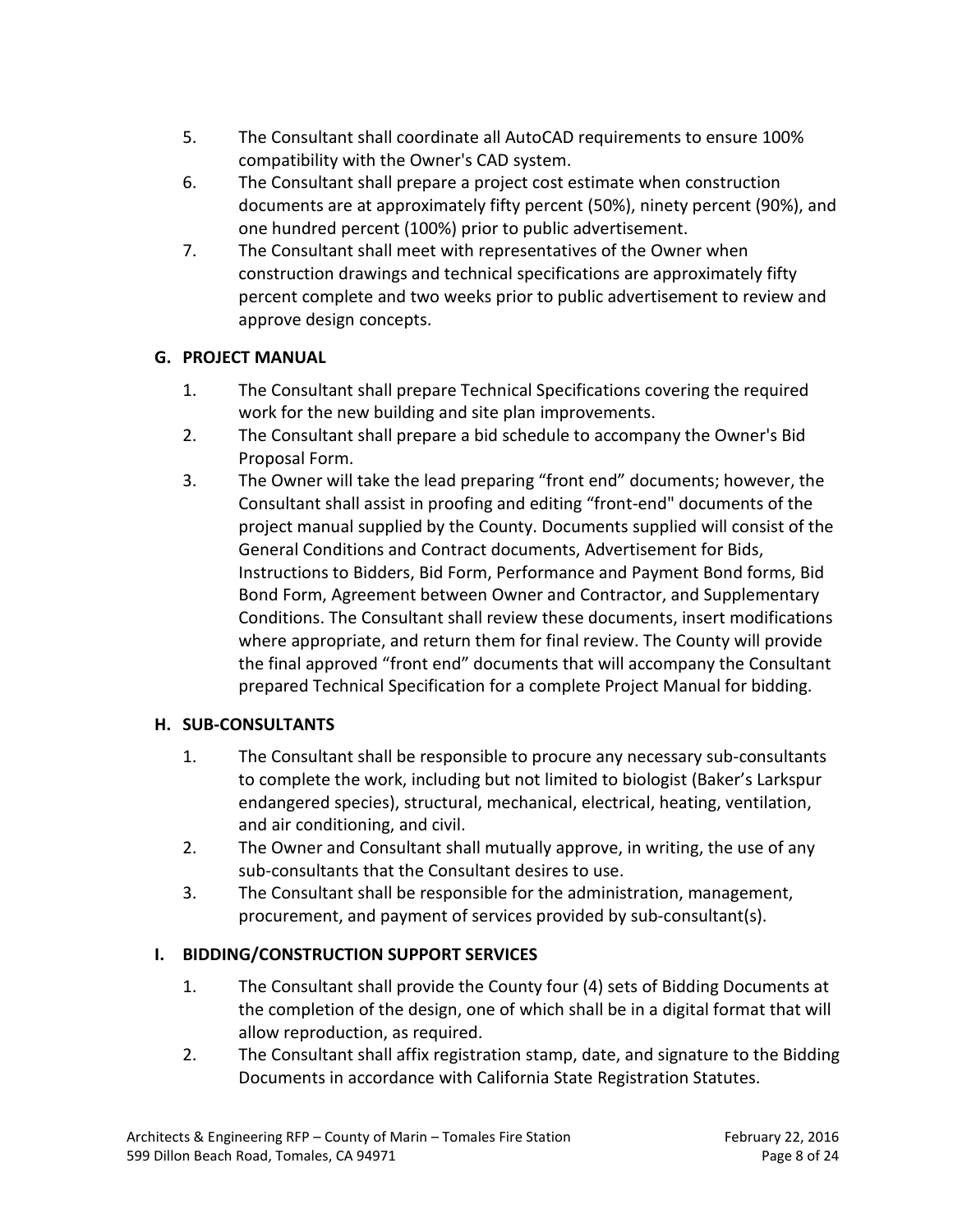- 3. The Consultant shall assist the County Project Manager in conducting a pre-bid meeting, taking meeting minutes, submitting meeting minutes to the County for review and approval, and distributing as needed.
- 4. The Consultant shall assist the County in addressing requests for information (RFIs) during bidding.
- 5. The Consultant shall assist in the preparation of addenda(s) to the bid documents, as required.
- 6. The Consultant shall assist in the evaluation of bids and award of the contract to the successful bidder.
- 7. The Consultant shall communicate, coordinate, and collaborate with Owner regarding temporary relocation of Tomales Fire Station operations to an offsite interim facility. Identification of and procurement of the off-site temporary accommodation for the Tomales Fire Station operation will be handled by County Fire staff.

## <span id="page-8-0"></span>**J. CONTRACT ADMINISTRATION AND OBSERVATIONS**

- 1. The Consultant shall assist in conducting a pre-construction meeting with the Contractor at the jobsite to review each work item, construction quality control, and phasing of the work. Consultant shall take meeting minutes, submit meeting minutes to the County for review and approval, and distribute as needed.
- 2. The Consultant shall review shop drawings and material sample submittals for conformance with the intent of the design documents. Consultant shall distribute all approved shop drawings to the contractor and owner.
- 3. The Consultant shall make visits to the job-site at intervals appropriate to the various stages of construction to observe the progress and quality of the contractor's work.
- 4. Consultant shall create a field observation report for every site visit and submit to owner no less than once a month.
- 5. Consultant shall provide for, and retain, a sub-consultant for material testing as specified in the Contract documents.
- 6. The Consultant shall attend progress meetings.
- 7. The Consultant shall issue necessary interpretations and clarifications of the contract documents and assist in the resolution of problems or conflicts due to unforeseen latent conditions.
- 8. The Consultant shall review contractor pay requests and advise Owner accordingly with a recommendation to pay.
- 9. The Consultant shall prepare a punch list near project completion and conduct a final project review of punch list items addressed by the contractor.
- 10. The Consultant will direct commissioning activities which shall include, but not be limited to, verify installation and performance of systems, providing systems manuals, and a document with a summary commissioning report.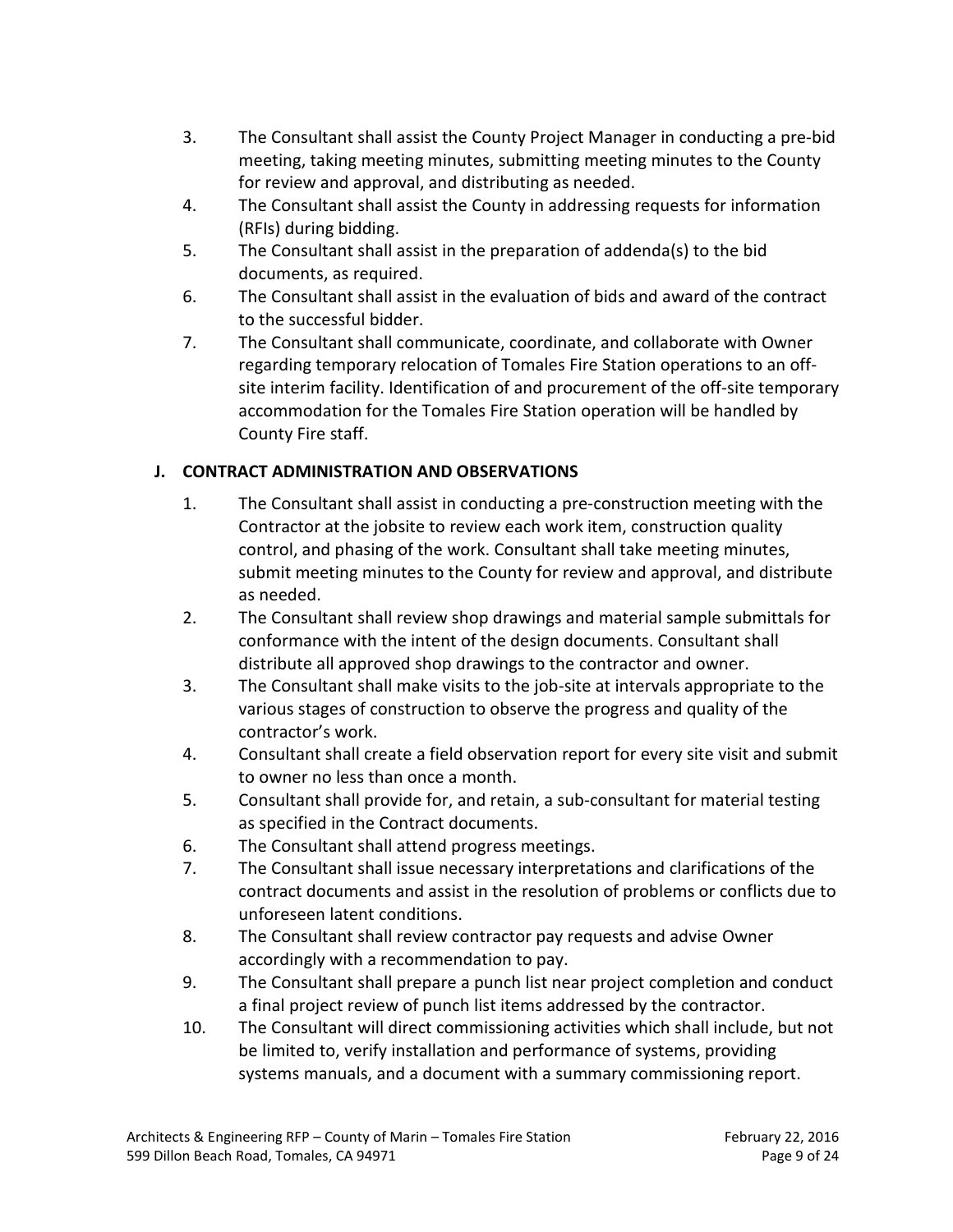11. The Consultant shall maintain a regularly updated set of "as-built" record documents. Consultant shall submit CAD and PDF record documents to Owner within thirty (30) days after Substantial Completion including "Record Drawings" and dated submittals.

#### <span id="page-9-0"></span>**K. METHODS OF ANALYSIS**

The Consultant Team, in coordination with County staff, will use industry space standards, building codes, and industry standards to produce recommendations, which should be based on a facility lifespan assumption of 40 years. In addition, assessment, evaluations, and recommendations should consider the following criteria:

- Removes and reduces threats to health and safety
- Meets County legal mandates
- Maintains operations and functions
- Prevents major repair or replacement costs
- Environmentally/energy efficient
- Meets County goals and conforms to the County's Strategic Plan
- Large aesthetic benefit that enhances the work environment for users
- Large functional benefit that increases operational efficiency for users
- Meets Leadership in Energy and Environmental Design (LEED) Silver certification level with the goal of obtaining Gold certification if the budget allows
- Includes review of long-term, future facility needs and/or trends in rural fire protection and community health

## <span id="page-9-1"></span>**L. COLLABORATION WITH COUNTY STAFF**

Consultant Team will meet and work with the Department of Public Works (DPW) and Fire Department during the course of this work. Consultation with other County departments may also be requested. Site visits will be scheduled as needed through the County's project manager.

The primary governing agency for permitting is the County's Community Development Agency. Other agencies may include, but are not limited to, the County Fire Department, CDA Local Coastal Program, Coastal Commission, Tomales Design Review Board, and other local community groups.

#### <span id="page-9-2"></span>**M. REPORT REQUIREMENTS**

The Consultant Team will present the results, findings, and recommendations in a concise, illustrated report, suitable for inclusion in a County staff report submitted to the Board of Supervisors for analysis and consideration.

The report outline will consist of the following:

- Executive Summary
- Background Narrative of Process of Analysis
- Description of various options

Architects & Engineering RFP – County of Marin – Tomales Fire Station February 22, 2016 599 Dillon Beach Road, Tomales, CA 94971 **Page 10 of 24** Page 10 of 24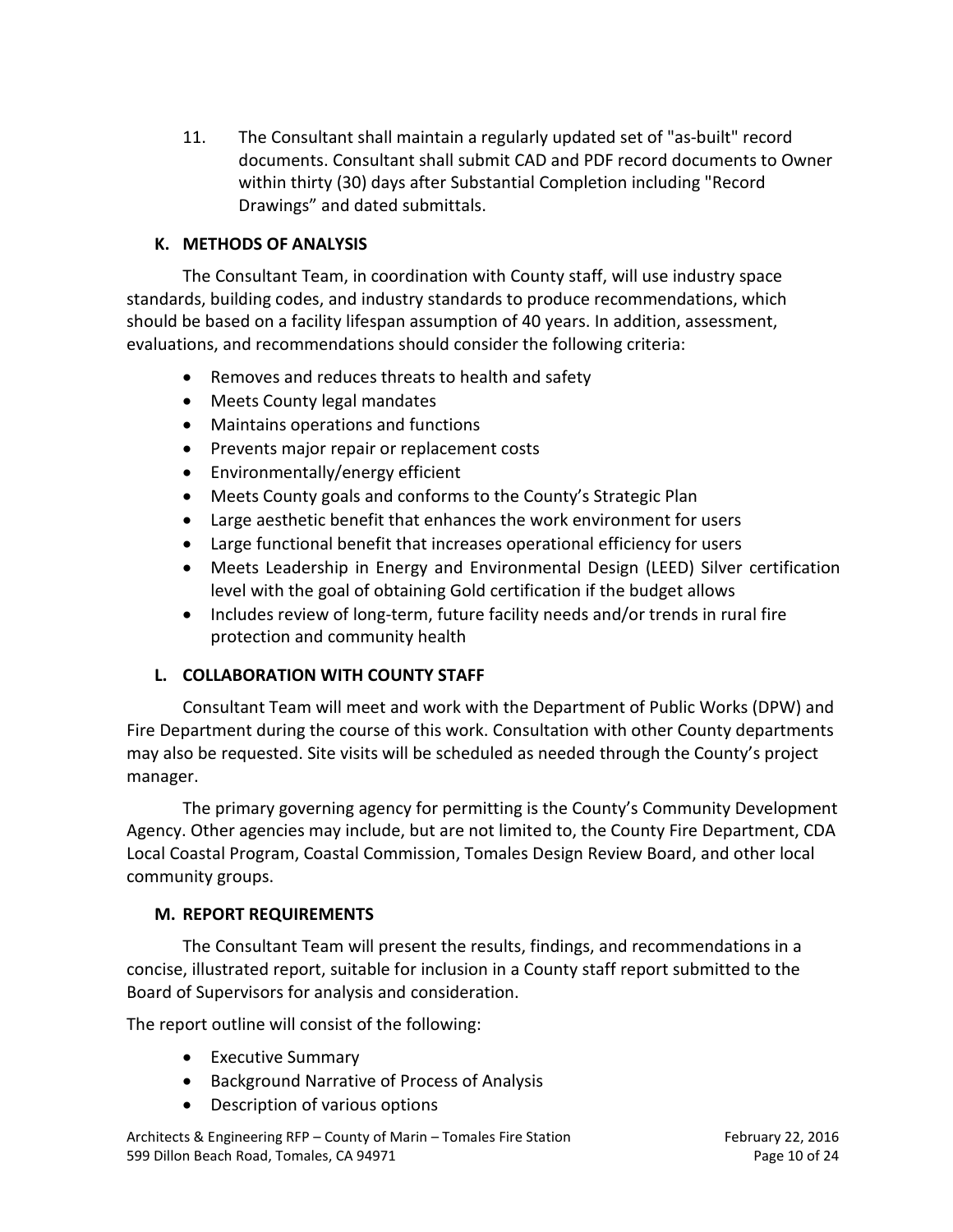- Illustrations/Drawings
- Cost Estimates for options
- Timeline for Implementation of Work
- Recommendations

Draft Final Report(s) will be submitted to the County for review and comment before acceptance of a Final Report. Anticipate two rounds of comments.

All work is to be accomplished by, and is the direct design responsibility of, the consultant selected from this RFP. All phases are contingent upon budget availability.

The County requires a California-licensed Architect to provide complete design services.

The County shall rely on the Architect and the Architect's sub-consultants to ensure the design and construction options meet the budget. The budget, the cost of the proposed facility, must be reconfirmed before the next phase can begin. All revisions and modifications to the documents necessary to maintain the project budget shall be included in the basic service of the project. The A/E team will be required to participate in all Value Engineering activities and any re-design work required to stay within the established budget and will be at the cost of the Consultant and not the County.

#### <span id="page-10-0"></span>**N. DESIRED QUALIFICATIONS**

Experience with performing architectural and engineering design services of at least three previous projects of this building type and use and having construction costs in the \$3 to \$5 million range or greater. Previous experience with County or municipal entities is required. Excellent references and a history of projects completed on time and within budget are required.

#### <span id="page-10-1"></span>**O. PROJECT CONTACT**

Dorren Hill is the County's designated Project Manager and is responsible for the conduct of this solicitation. All contact regarding this RFP shall be documented in writing and addressed only to the following:

Marin County Department of Public Works Dorren Hill, Project Manager 3501 Civic Center Drive, Room 404 San Rafael, CA 94903 [dphill@marincounty.org](mailto:jmiche@marincounty.org) (415) 473-6526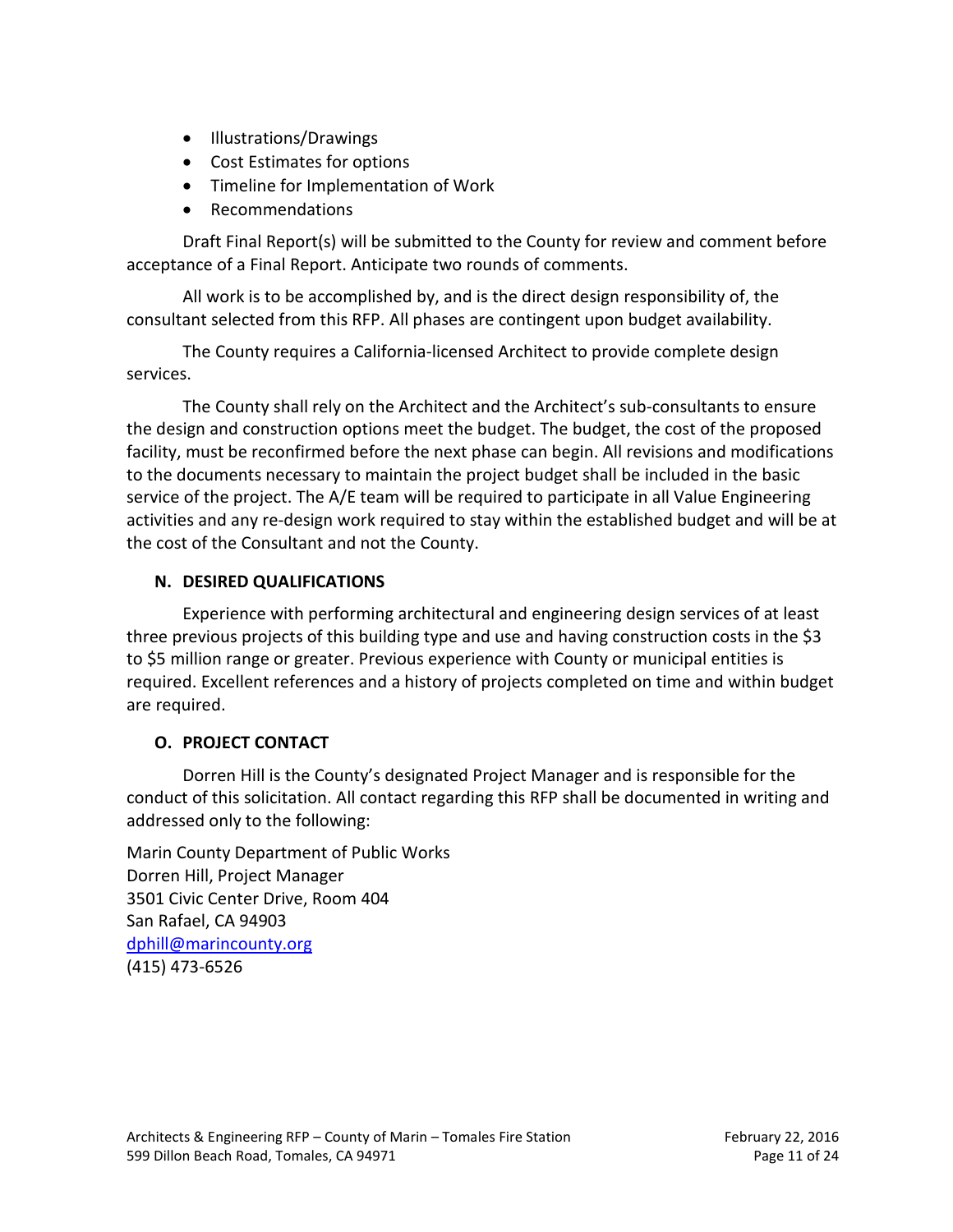# <span id="page-11-0"></span>**SECTION II. CONDITIONS GOVERNING THE PROCUREMENT**

This section of the RFP contains the anticipated schedule for and describes the major events and conditions governing this procurement.

#### <span id="page-11-1"></span>**A. SEQUENCE OF EVENTS**

Project Team will make every effort to adhere to the following anticipated schedule; however, this calendar is subject to change:

| No. | <b>EVENT</b>                                                         | <b>DATE</b>                                     |
|-----|----------------------------------------------------------------------|-------------------------------------------------|
| 1.  | <b>RFP Issued</b>                                                    | Monday, February 22, 2016                       |
| 2.  | Job Walk<br>Meet at 599 Dillon Beach Road, Tomales CA 94971          | Friday, March 11, 2016, at<br>10AM-12:00PM, PST |
| 3.  | Deadline to submit written questions                                 | Monday, March 21, 2016, at<br>5:00 PM, PST      |
| 4.  | Final addendum/Response to written questions                         | Friday, March 25, 2016,<br>at 5:00 PM, PST      |
| 5.  | <b>Submission of Proposals</b>                                       | Thursday, April 14, 2016,<br>at 5:00 PM, PST    |
| 6.  | Evaluation of Proposals(s)                                           | Wednesday, April 20, 2016                       |
| 7.  | Finalist Interviews (will be notified on Thursday, April<br>21, 2016 | Thursday, April 28, 2016                        |
| 8.  | <b>Agreement Awarded</b>                                             | Tuesday, May 17, 2016                           |
| 9.  | Commence project                                                     | Wednesday, May 18, 2016                         |

#### <span id="page-11-2"></span>**B. EXPLANATION OF EVENTS**

The following paragraphs describe the activities listed in the sequence of events schedule shown in section an above.

1. Issue RFP

This RFP is being issued and managed by Dorren Hill. You may contact him by phone at 415 473-6526, or via e-mail, [dphill@marincounty.org.](mailto:dphill@marincounty.org)

2. Job Walk

Tomales Fire Station, 599 Dillon Beach Road, Tomales, CA 94971. Firms that plan to submit proposals should participate or send a representative to participate in the job walk stated in Section A.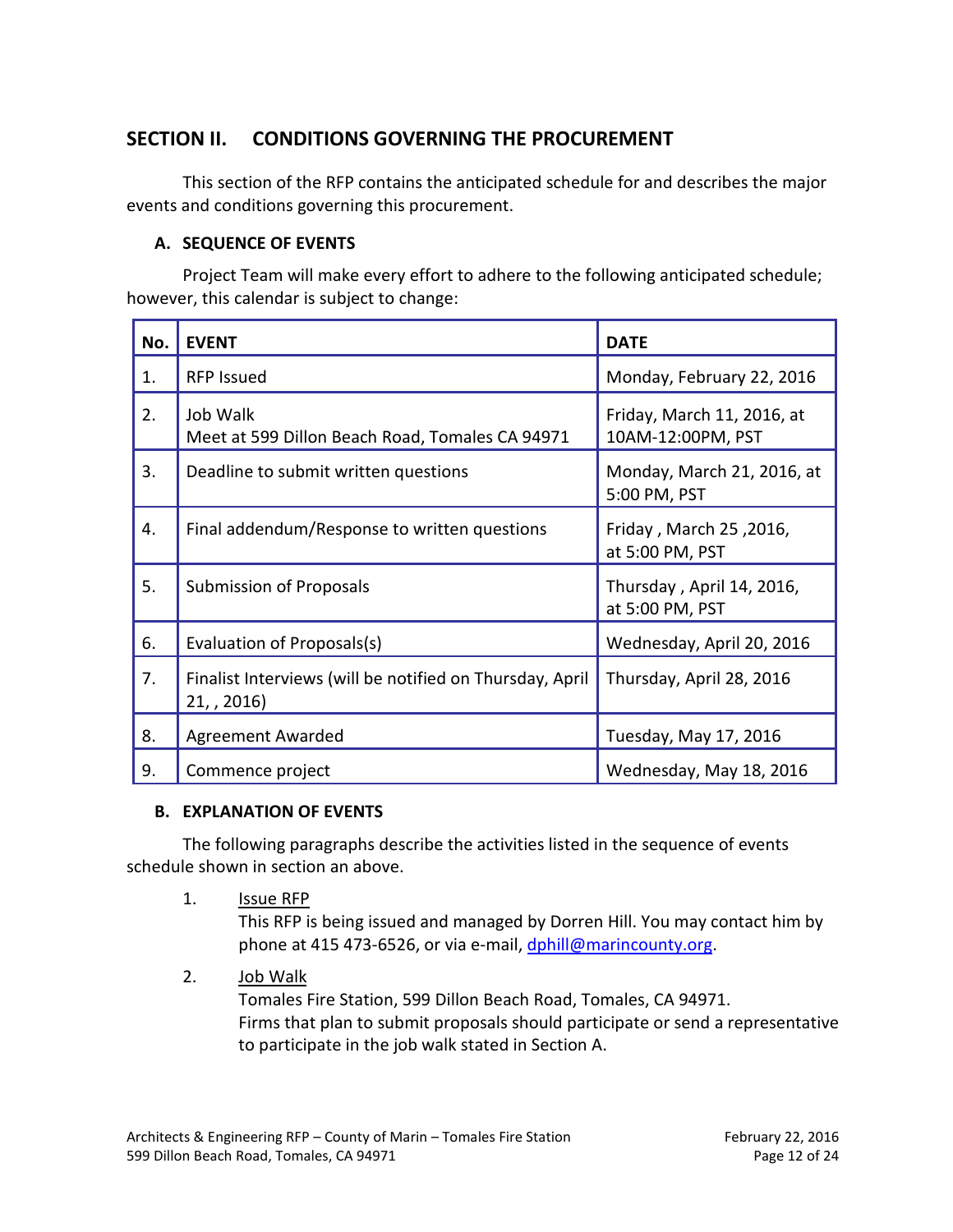### 3. Deadline to Submit Written Questions

Vendors are strongly encouraged to review all proposal documents and should conflicts or ambiguity in the RFP be found, submit written questions to request clarification before the deadline noted in Section A above. All questions must be in writing via e-mail and forwarded to Dorren Hill at [dphill@marincounty.org](mailto:dphill@marincounty.or), as indicated above.

### 4. Final Addendum/ Response to Written Questions

All questions will be posted and answered by the timeframes indicated in this RFP and issued as an addendum and forwarded to all firms before the deadline noted in Section A above. Firms shall not rely on any oral or written interpretations from any other person. Oral statements shall have no legal or contractual effect and shall not be binding.

#### 5. Submission of Proposals

Sealed proposals must be received at the following address: County of Marin Department of Public Works Attention: Dorren Hill, Project Manager 3501 Civic Center Drive, Room 404 San Rafael, CA 94903 Proposals must be received no later than 5:00 P.M. (PST) on the date noted in Section A above.

All proposals received must be sealed and shall provide firm's name and e-mail address. Firms shall provide two (2) hardbound copies, along with one electronic file for reproduction purposes. The proposal shall be signed by a representative of the firm with the authorization to contractually commit the firm to enter into an agreement with the County.

#### 6. Evaluation of Proposals

An evaluation committee will perform the evaluation of proposals. The project manager may, at their option, initiate discussion with firms who submit proposals for the purpose of clarifying aspects of the proposals. The project manager shall determine the appropriate means of clarification, telephonic, email, letter, or oral interviews. All contacts from your organization related to this RFP or your proposal must be directed in writing exclusively to the Project Manager.

The selection committee will rank each firm and select finalists (See Section V for evaluation factors.). The County will select the highest ranked consultant firm and negotiate a contract and price. If the County is unable to reach an agreement with the selected consultant, the County will proceed to negotiate with next ranked consultant.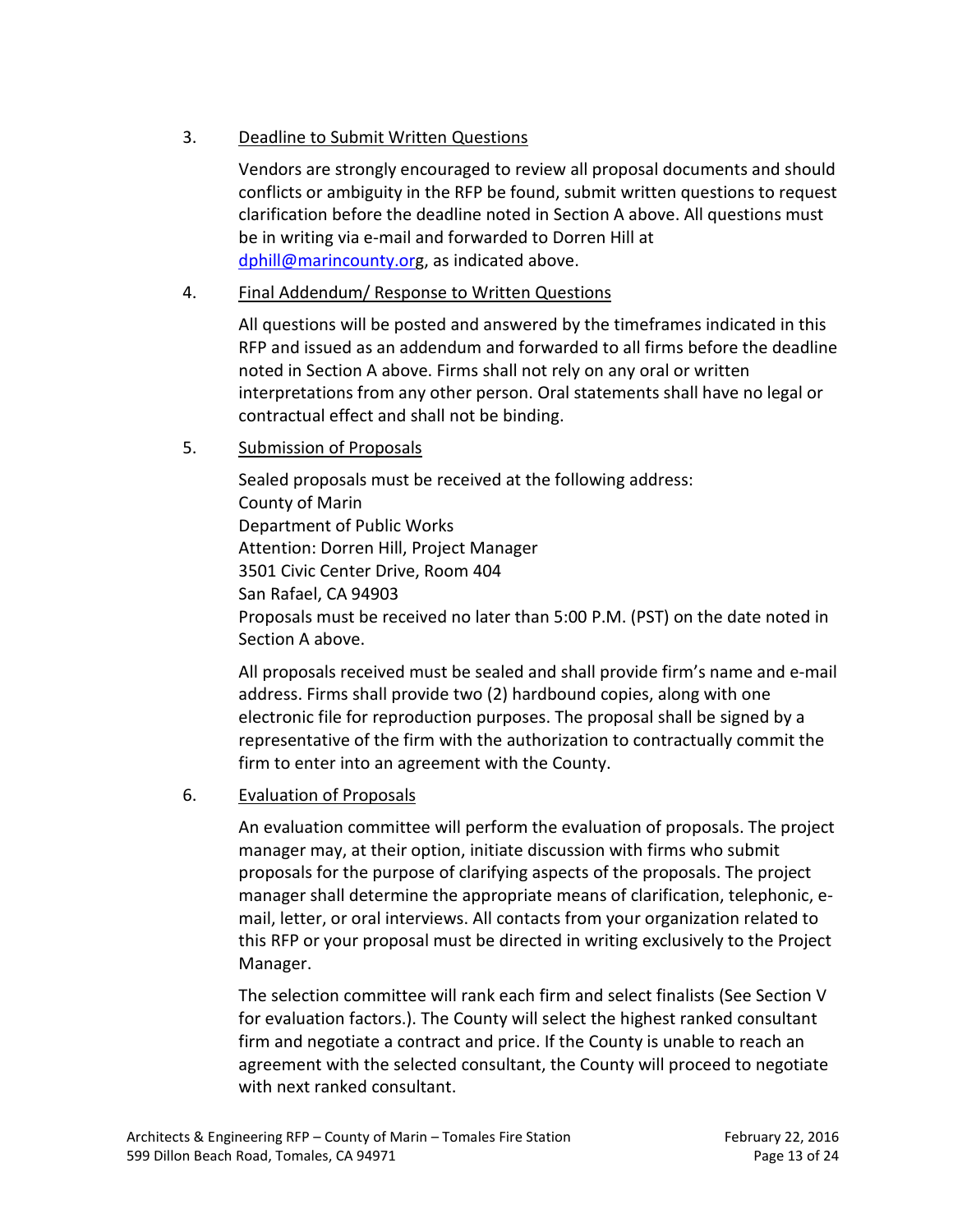## 7. Finalist Interviews

At the discretion of the evaluation committee, a maximum of three (3) finalists may be invited for an interview. If required, finalists will be invited to make an oral presentation before the committee on the date as shown in Section A above. Each key project team member will be required to attend the oral presentation, including the project team manager and any sub-consultant managers. The consultant's presentation should relate primarily to the specific work under the proposal rather than to general qualifications.

The County Project Manager, with consultation with the evaluation committee, will evaluate the consultant's interview, if required, and incorporate that evaluation as part of its selection procedure.

8. Commence Project Proof of required insurance must be provided prior to project start.

#### <span id="page-13-0"></span>**C. GENERAL REQUIREMENTS**

This procurement will be conducted in accordance with the County's procurement policy and procedures.

- 1. Acceptance of Conditions Governing the Procurement. Firm must indicate their acceptance of these general requirements and conditions governing the procurement.
- 2. Incurring Cost.

Firm agrees to incur all costs associated with the submission of the proposal, or in making necessary studies or designs for the preparation thereof. Further, no reimbursable cost may be incurred in anticipation of an award.

3. Guarantee of Proposal.

Responses to this RFP, including proposal prices, will be considered firm and irrevocable for ninety (90) days after the due date for receipt of proposals or ninety (90) days after receipt of a best and final offer, if one is submitted.

4. Form of Proposals.

No oral, telephone, or facsimile proposals will be accepted.

5. Late Responses.

All proposals submitted in response to this RFP later than the due date and time will be rejected and sent back to the vendor unopened.

#### 6. County/Architect Form of Agreement.

The form of agreement for this project will be the County of Marin standard Professional Services Agreement (attached). Please note that the Architect will be asked to respond in writing prior to the submission of their proposal that they accept this agreement. The County will not negotiate changes to this agreement.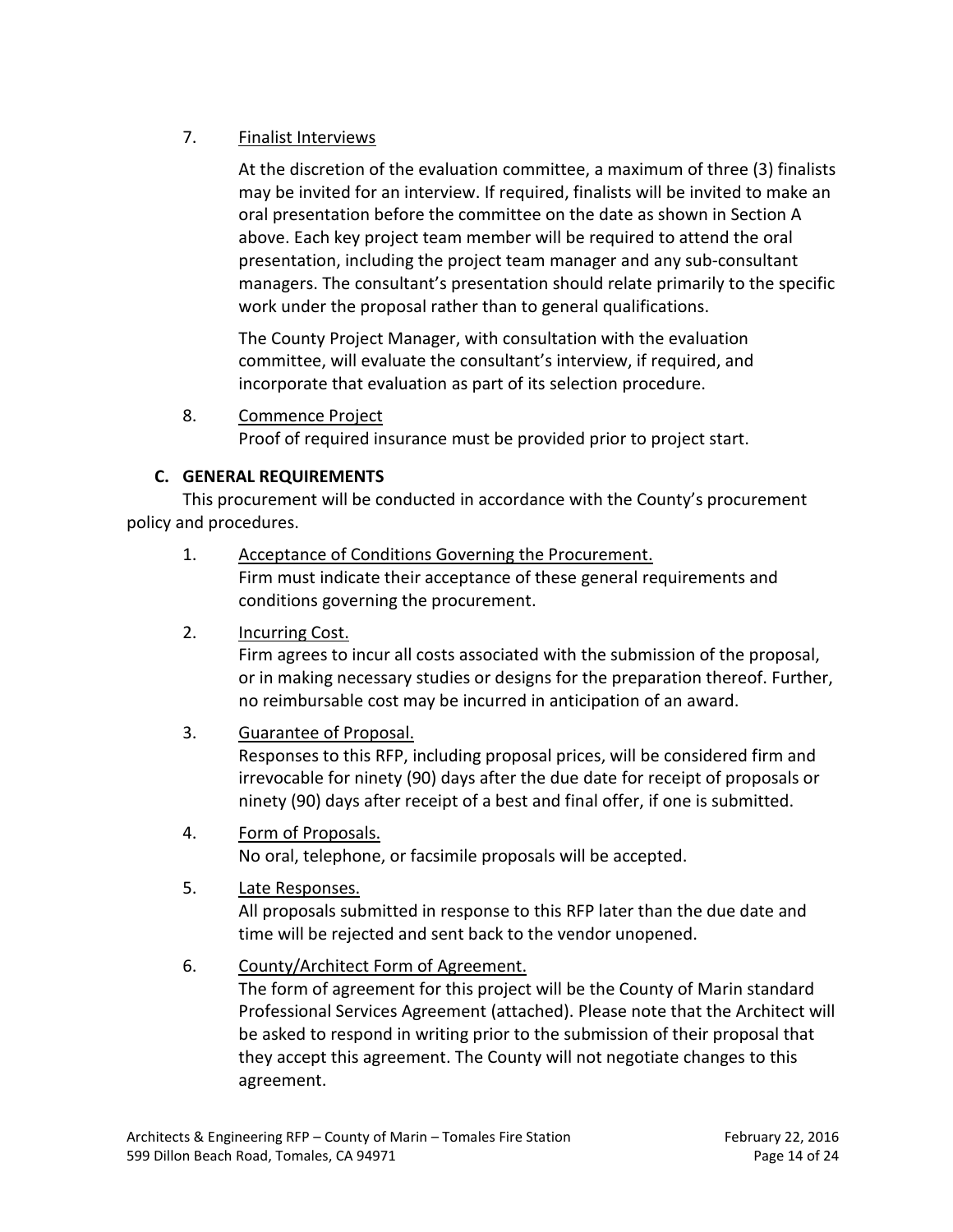#### 7. California Public Records Act (CPRA).

All proposals become the property of the County, which is a public agency subject to the disclosure requirements of the California Public Records Act (PRA, California Government Code §6250 and following).

### 8. Confidentiality.

Each proposal, including all documentation submitted in response to this RFP, will be kept confidential until execution of a final agreement, whereas such time all documents become public records under state and local law. The County will not return the original or copies of the RFP response, including any proposals.

#### 9. Electronic Mail Address.

Most of the communication regarding this procurement will be conducted by electronic mail (e-mail). Potential firms agree to provide the County with a valid e-mail address to receive this correspondence.

#### 10. Use of Electronic Versions of the RFP.

This RFP is being made available by electronic means. By accepting by such means, the proposing firm acknowledges and accepts full responsibility to insure that no changes are made to the RFP. In the event of conflict between a version of the RFP in the Vendor's possession and the version maintained by the County Project Manager, the version maintained by the County must govern.

#### 11. Reservations.

The County reserves the right to take the following action(s) at any time, for its own convenience, and at its sole discretion:

Reject any and all proposals.

Cancel the RFP 72 hours prior to award and issue a new RFP any time thereafter.

Extend any or all deadlines specified in the RFP, including deadlines for accepting responses.

Waive any minor informality, minor irregularity, immaterial defect or technicality in proposals received when deemed to be in the best interest of the County.

Disqualify any vendor because of any real or apparent conflict of interest or evidence of collusion that is disclosed by the proposal or other data available to the County.

Reject the proposal of any vendor that is in breach of or in default under any other Agreement with the County.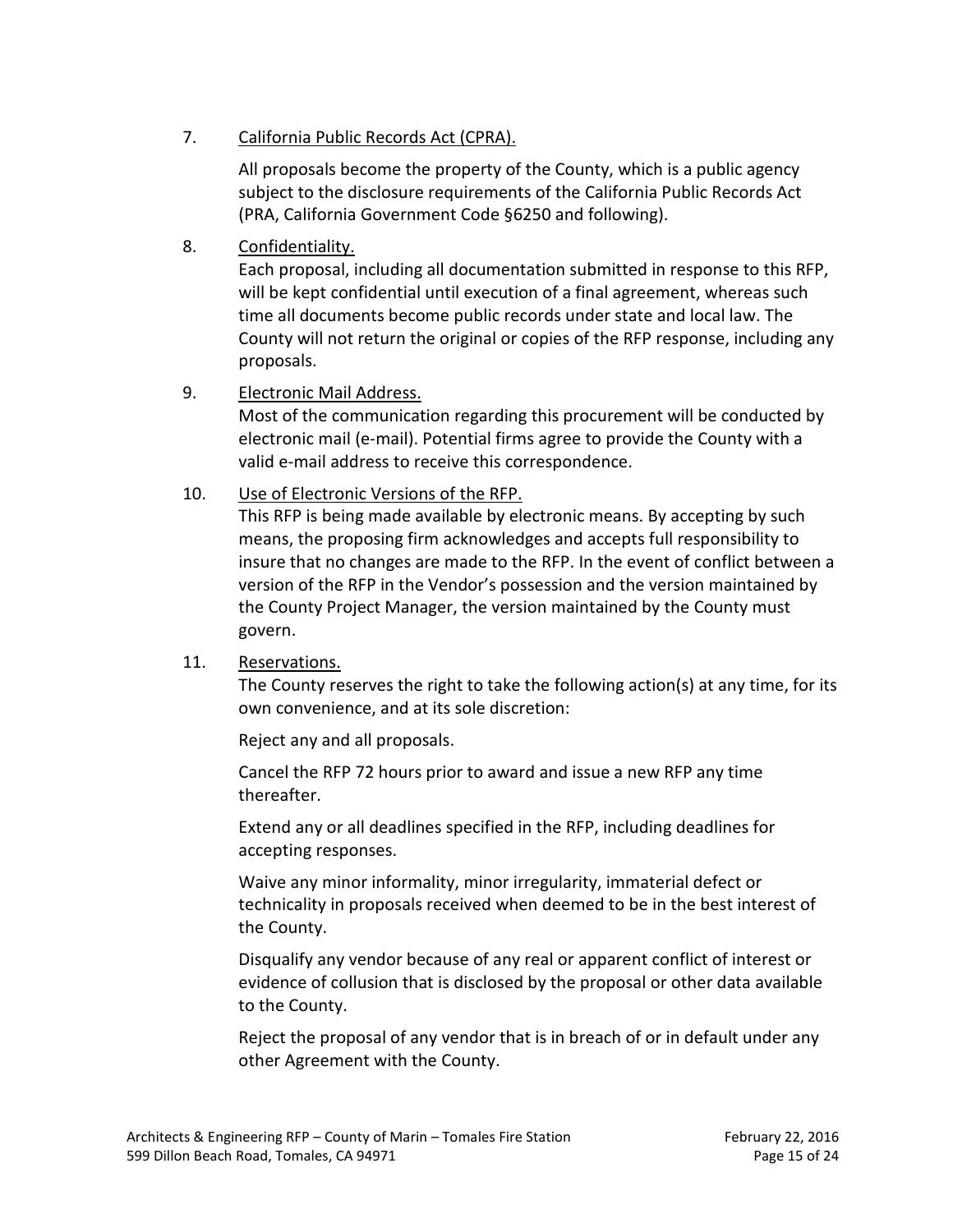Reject any proposal deemed by the County to be non-responsive, or submitted by a vendor deemed to be unreliable, unqualified, or not responsible.

Accept all or only a portion of the proposal as provided by the firm.

12. Disclaimer.

This document will not be construed as a request or authorization to perform work or supply product at the County's expense. This RFP does not represent a commitment to contract for services. The information in this RFP is accurate to the best of the County's knowledge, but is not guaranteed to be correct or complete.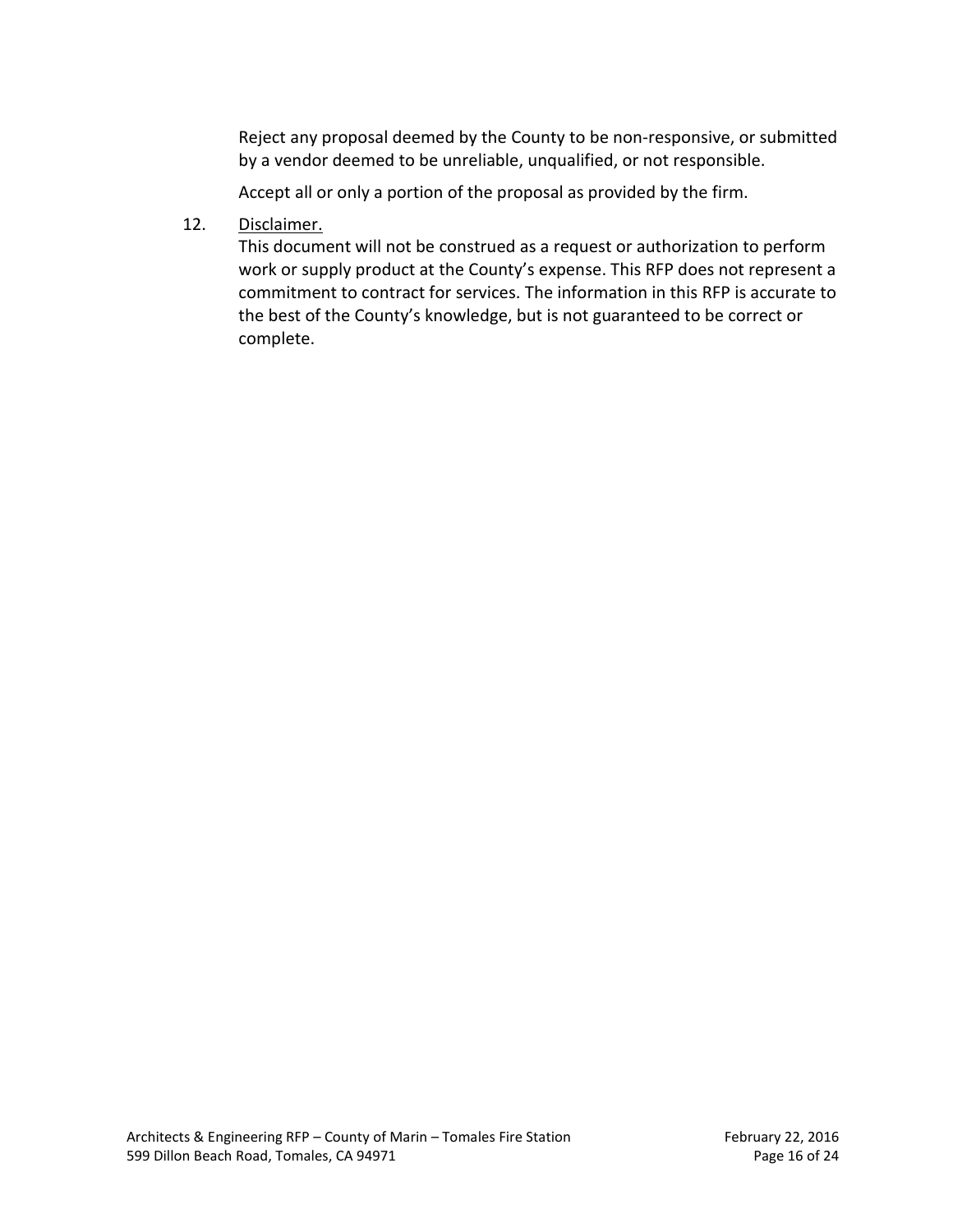# <span id="page-16-0"></span>**SECTION III. RESPONSE FORMAT AND ORGANIZATION**

#### <span id="page-16-1"></span>**A. NUMBER OF RESPONSES**

Firms shall submit only one proposal. An amended proposal may be submitted before the deadline for receipt of proposals. Such amended proposals must be complete replacements for a previously submitted proposal and must be clearly identified as such at the time of delivery.

#### <span id="page-16-2"></span>**B. NUMBER OF COPIES**

Firms must provide a sealed box or folder with two (2) original identical copies of their proposal to the address as indicated in Section II of this RFP on or before the closing date and time for receipt of proposals.

Firms must also provide one (1) electronic copy of their proposal in CD-ROM or memory stick format prepared using Microsoft Office 2003 or newer, Word, Excel, or Project. The electronic file shall be included with the original binder.

#### <span id="page-16-3"></span>**C. FORMATING**

All proposals shall be typewritten on standard  $8 \frac{1}{2} \times 11$ " paper (larger paper is permissible for charts, spreadsheets, etc.) and placed within a binder with tabs delineating each section. Recommended font size is 12 for ease of reading. Hard copies should utilize both sides of the paper where practical. See the page limit requirements provided in Section IV.

## <span id="page-16-4"></span>**D. ORGANIZATION**

The proposal must be organized and indexed and in the format outlined in Section IV and must contain, at a minimum, all listed items in the sequence (Section IV as noted). Within each section of the proposal, address the requirements in the order in which they appear. All forms provided in the RFP shall be thoroughly completed and included in the appropriate section of the proposal.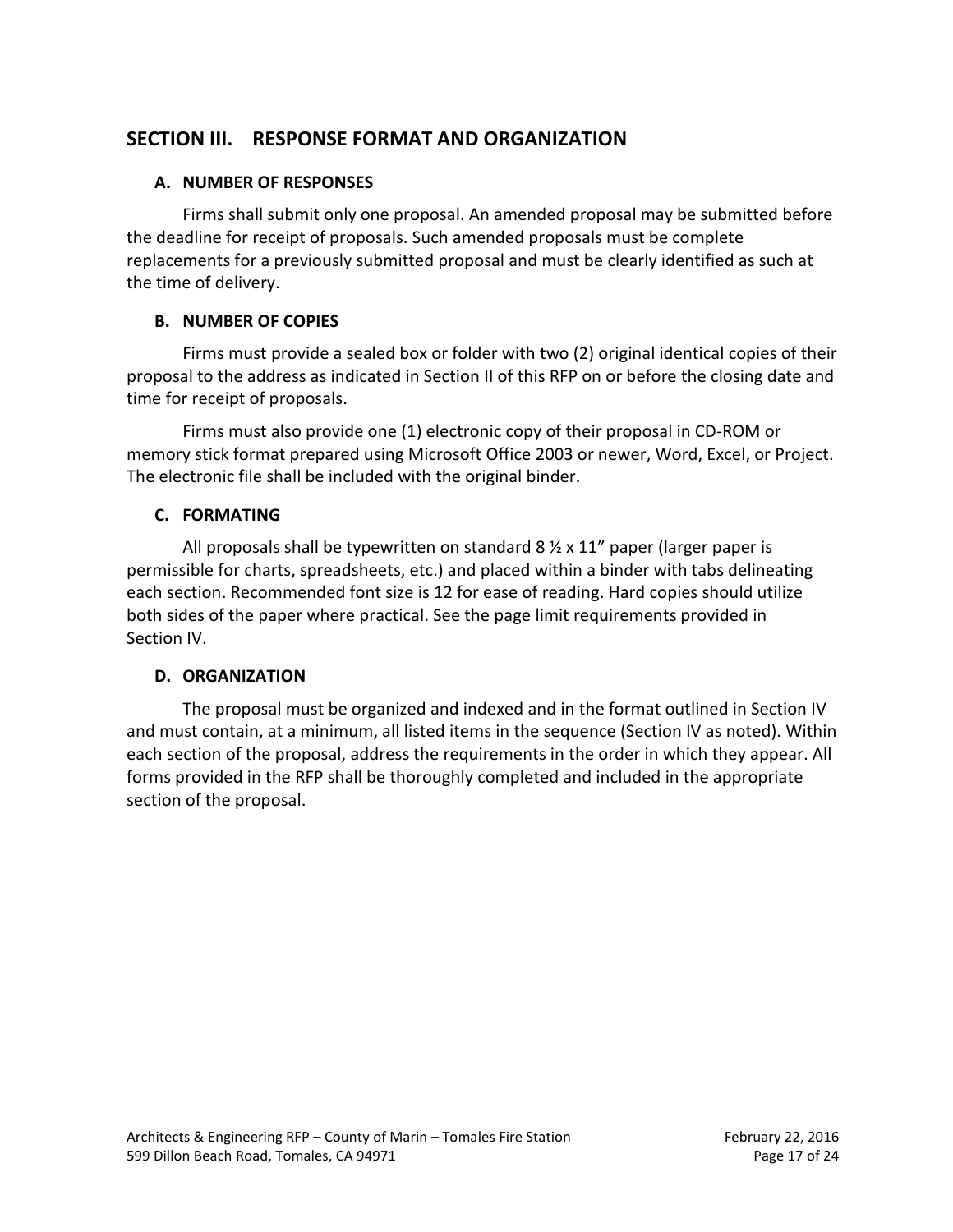# <span id="page-17-0"></span>**SECTION IV. REQUIREMENTS AND SUBMITTALS**

This section covers the general and background information each firm is to provide when submitting their proposal. Firms that do not include this information will be deemed non-responsive which may result in disqualification of the proposal. All information contained in the proposal should be concise and responsive to the content of this request.

## <span id="page-17-1"></span>**A. LETTER OF SUBMITTAL (one page)**

Each proposal received must include a letter of submittal including the following:

- 1. Identify the submitting organization.
- 2. Identify the name, title, telephone numbers, and e-mail address of the person or persons authorized by the organization to contractually obligate the organization to be contacted for clarification of the proposal response.
- 3. Be signed by the person authorized to contractually obligate the organization.
- 4. Acknowledge receipt of any and all addenda to this RFP.

#### <span id="page-17-2"></span>**B. CORPORATE INFORMATION (four pages)**

The following is intended to provide the evaluation committee with information that will assist in formulating an opinion about the stability and strength of the firm and their subconsultants, if any.

- 1. The company name and business address, including headquarters and all local offices, and telephone numbers.
- 2. A description of the organization, including names of principals, number of employees in the US and locally, client base, and areas of specialization and expertise.
- 3. Provide the name of the jurisdiction in which the vendor is organized and the date of such organization.
- 4. A list of any lawsuits the firm, its subsidiaries, parent, other corporate affiliates, or subcontractors have been involved in the past five years and the outcome of those lawsuits. Identify the parties involved and circumstances. Also, describe any civil or criminal litigation or investigation pending.
- 5. Provide a complete disclosure if firm, its subsidiaries, parent, other corporate affiliates, or subcontractors have received any regulatory citations during the past five years. If so, identify the citation details, parties involved, and the current circumstances of resolving the issue.
- 6. Provide a list of current clients and projects, detailing expected completion dates. Explain if other projects will have any impact on the efficiency or leadtime of the County's intended project.
- 7. Provide licensing information, certifications, and other qualifications related to this project.
- 8. Describe ability to work with multiple government agencies, County or City staff, and translate agency requirements into a successful project.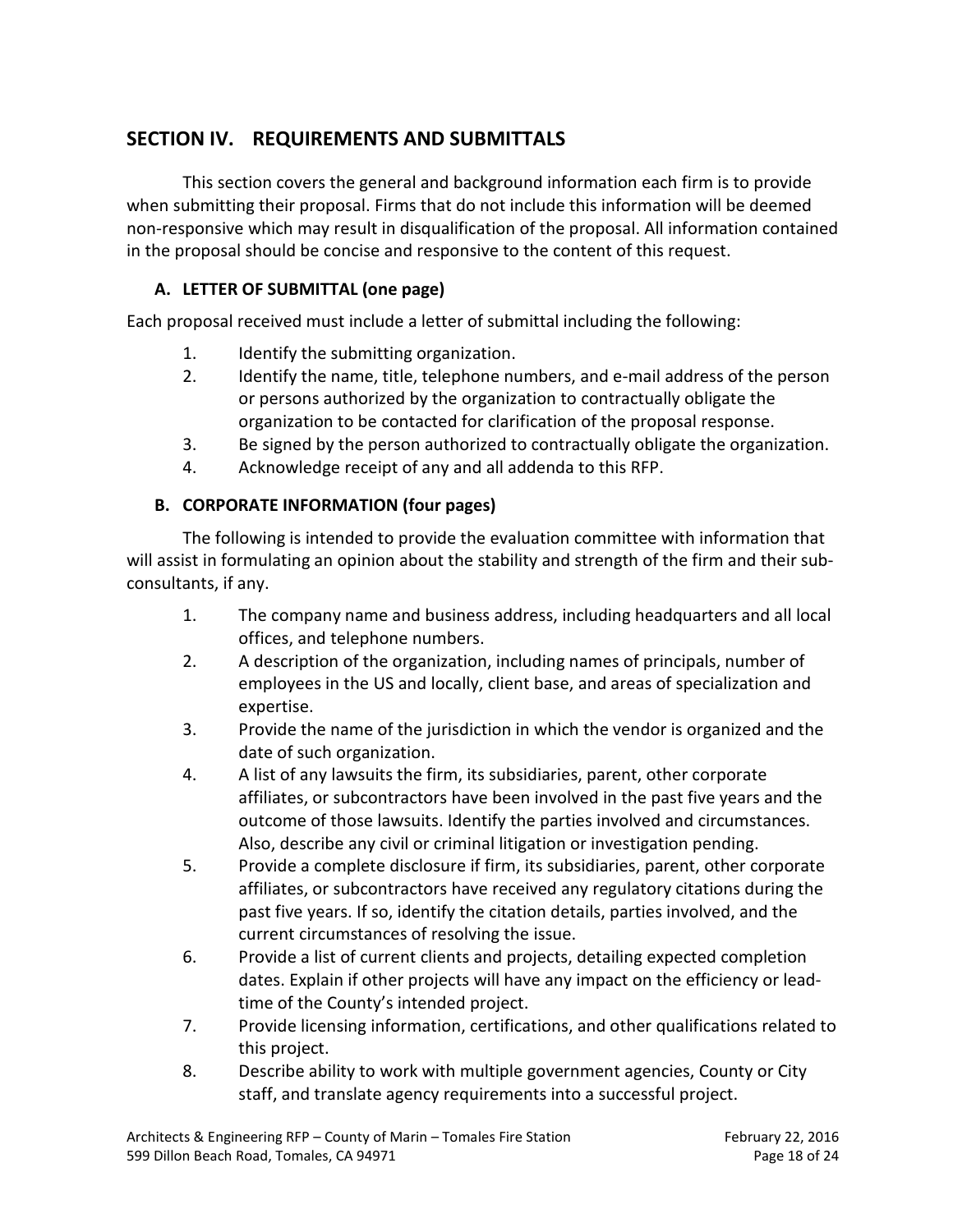## <span id="page-18-0"></span>**C. REFERENCES AND EXPERIENCE (six pages)**

Each firm shall include a statement of relevant experience with like-sized projects. It should thoroughly describe, in the form of a narrative, its experience and success as well as the experience and success of sub-consultants, if applicable, in providing and/or supporting the proposed solution.

- 1. Describe experience with a minimum of three (3) similar projects of the size and scope similar to this project, which had a construction cost of \$3-5 million or greater. For each project description provide the following information:
	- a. Project name and location.
	- b. Brief description of project scope and construction cost.
	- c. Month and year services began and ended.
	- d. Firm's project architect/manager.
	- e. Client name, address, contact person, and telephone. Please verify in advance that the contacts provided are still currently employed and they are willing to serve as a reference.
	- f. Delivery Model (GMP, Hard Bid, Etc.)

# <span id="page-18-1"></span>**D. PROJECT OVERVIEW (seven pages)**

Each firm will be responsible for supplying professional expertise and leadership for the project plan through a single project manager. The completion of the project must be cooperatively managed by the firm's project architect and designated project manager and staff. Include a narrative of the proposed method of conducting the successful GSA Facility Conditions Assessment. Include the following information:

1. Statement of Understanding (one page).

Provide a brief statement indicating an overall understanding of the project.

2. Project Approach (one page).

Provide an understanding of the project's issues. Include a short discussion of the intended approach and organization of the project that demonstrates that the proposer understands the issues and the proposer's ability to address them. Identify key elements of the project and what special approach your firm will use to control these elements.

3. Project Team (three pages).

List each member of the project team, including any sub-consultant managers to be utilized on the project, and their qualifications and past experience for relevant reconstruction projects. Include other key project team member's relevant information as needed. Include a list of all proposed sub-consultants expected to be engaged in any work, including their qualifications and experience.

4. Detailed Work Plan and Organization Chart (two pages)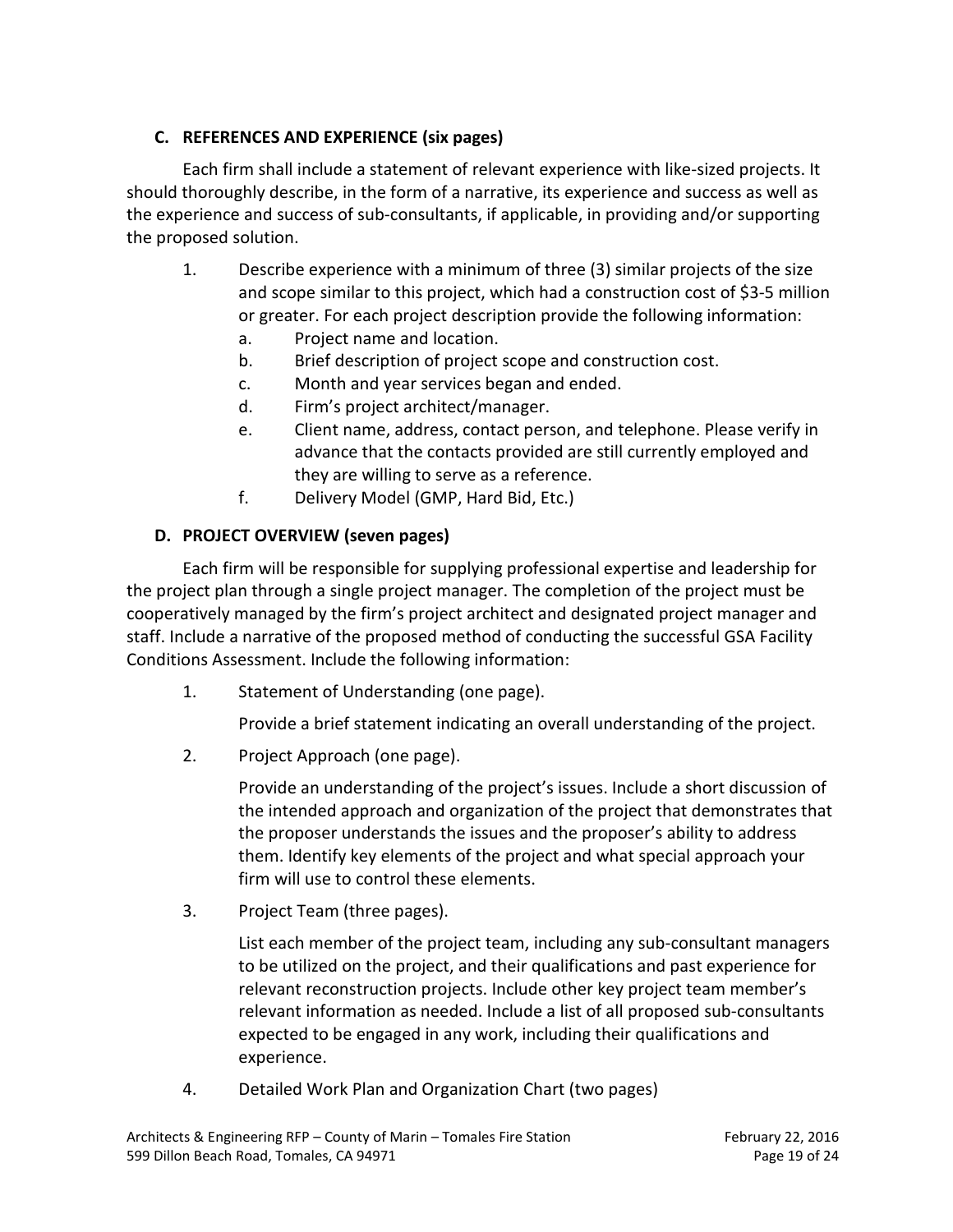The proposal shall include the Architect's detailed work plan and an organization chart identifying the principal in charge of the project and each staff member and their role for completing the project in accordance with the project schedule. Also, it is requested that the proposal specify the percent of time that each person on the project team will devote to this project at the major phases of design. It is required that the key team players will be available for the entire duration of the project.

5. Project Implementation Timeframe (two pages).

For the purpose of preparing proposals, assume that a Professional Services Agreement will be finalized prior to May 17, 2016, or thereabout. The County would like to have the Tomales Fire Station Renovation completed by June 2018.

Provide a preliminary timeline of this project or provide a sample of a previous project with similar scope and size.

#### <span id="page-19-0"></span>**E. COMPENSATION (four pages, placed in a sealed envelope)**

Provide your proposed cost for design services to complete all of the County's requirements and deliverables outlined in this RFP. Your proposal shall be provided in a sealed envelope for opening and review after a review and scoring of the firm's qualifications. Costs should be outlined by deliverable components identified in a statement of work and summed for presentation of a total quote for consultation services performed. The total proposed cost of services should include any reimbursements and other charges. Provide hourly rates for each team member extending through the duration of the project. Proposal shall include a matrix of deliverables (program document, preliminary design, concept drawings, reports, and studies) summarized by each phase of the project. Include a matrix showing proposed total hours and tasks for each phase of design.

Please include in your response your proposed mark-up on reimbursable expenses. Reimbursable expenses are considered: third party renderings and models, blueprinting, photocopies, photography costs (if requested), long distance communications, and travel expense outside the Bay Area (**travel between your office and the Project site is to be included in your Basic Services fee**). All other items shall be included in the fee. Expenses that are not allowable include travel within 50 miles of the Project site: drafting materials, media and supplies; land-line and cell phone charges, etc.; computer time of any type including CADD time and plotting time for CADD documents; fax transmissions; all in-house copying; inhouse runners/deliveries.

The proposal shall include a list of hourly rates that will apply to any additional services (including any services performed in 2016-2018). Hourly billing for additional services shall be on the basis of effort expended and service provided by professional staff working directly on this project. If it is your practice to bill management, administrative, accounting, and clerical or support employees, in addition to professional staff, for hourly additional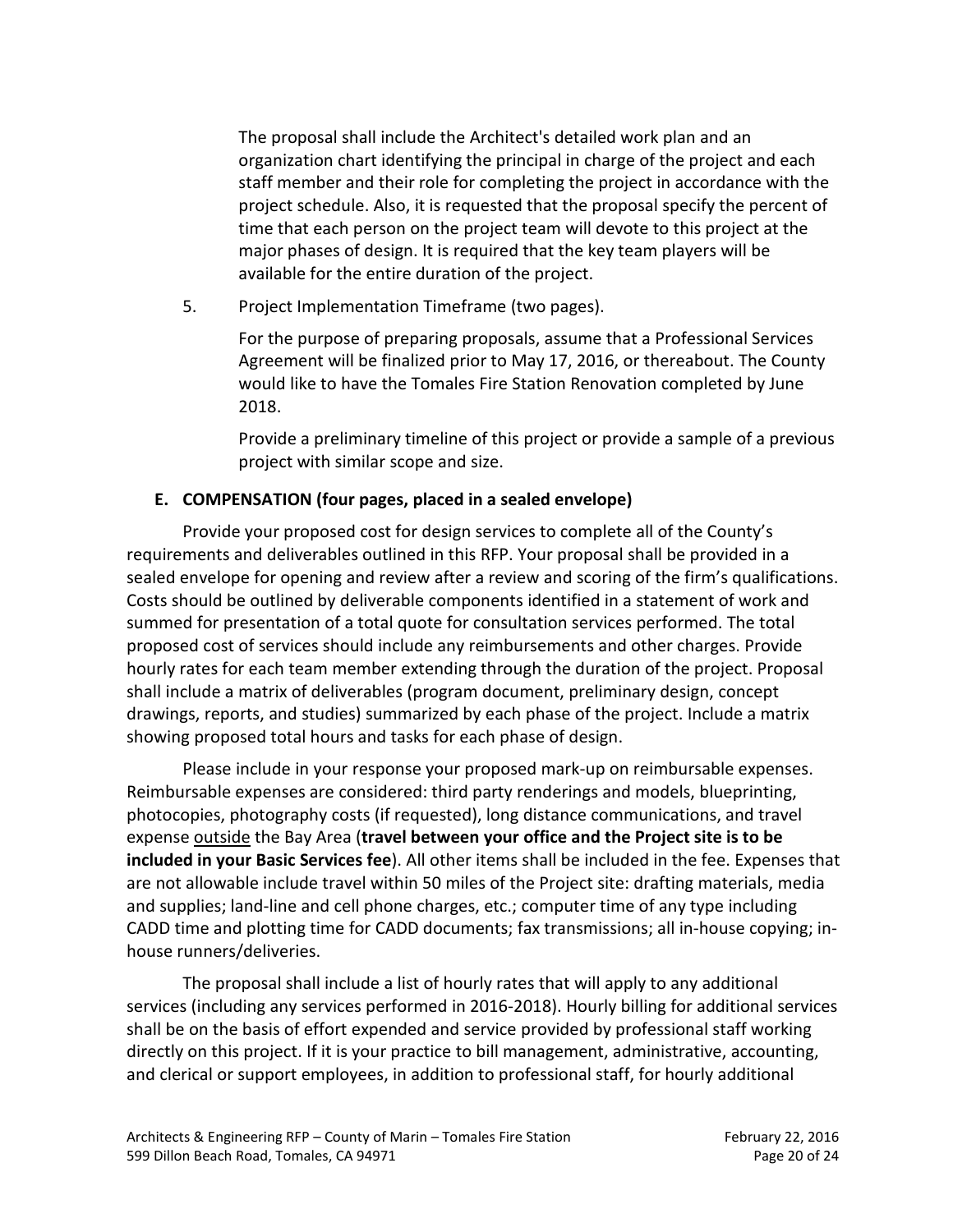services, describe your practices in this regard clearly. The County expects that non-project and non-professional staff be covered by overhead and profit multipliers.

Please feel free to describe any services not specifically requested herein which you recommend be included in the basic services.

The proposal shall include insurance coverage maintained by the Architect and all of its consultants consistent with the insurance requirements detailed below.

### <span id="page-20-0"></span>**F. OTHER SUBMITTALS (four pages)**

Complete and include the following documents/forms in this section of your proposal.

#### 1. Insurance Requirements

Consultant shall provide a certificate(s) of insurance or a copy of their insurance declaration page(s) with their proposals as written evidence of their ability to meet the insurance certificate and other applicable County insurance requirements in accordance with the provisions listed in the sample Professional Services Contract, in Section VI Exhibits of this RFP. In addition, Consultant shall provide a letter from an insurance agent or other appropriate insuring authority documenting their willingness and ability to endorse their insurance policies naming the County of Marin additional insured.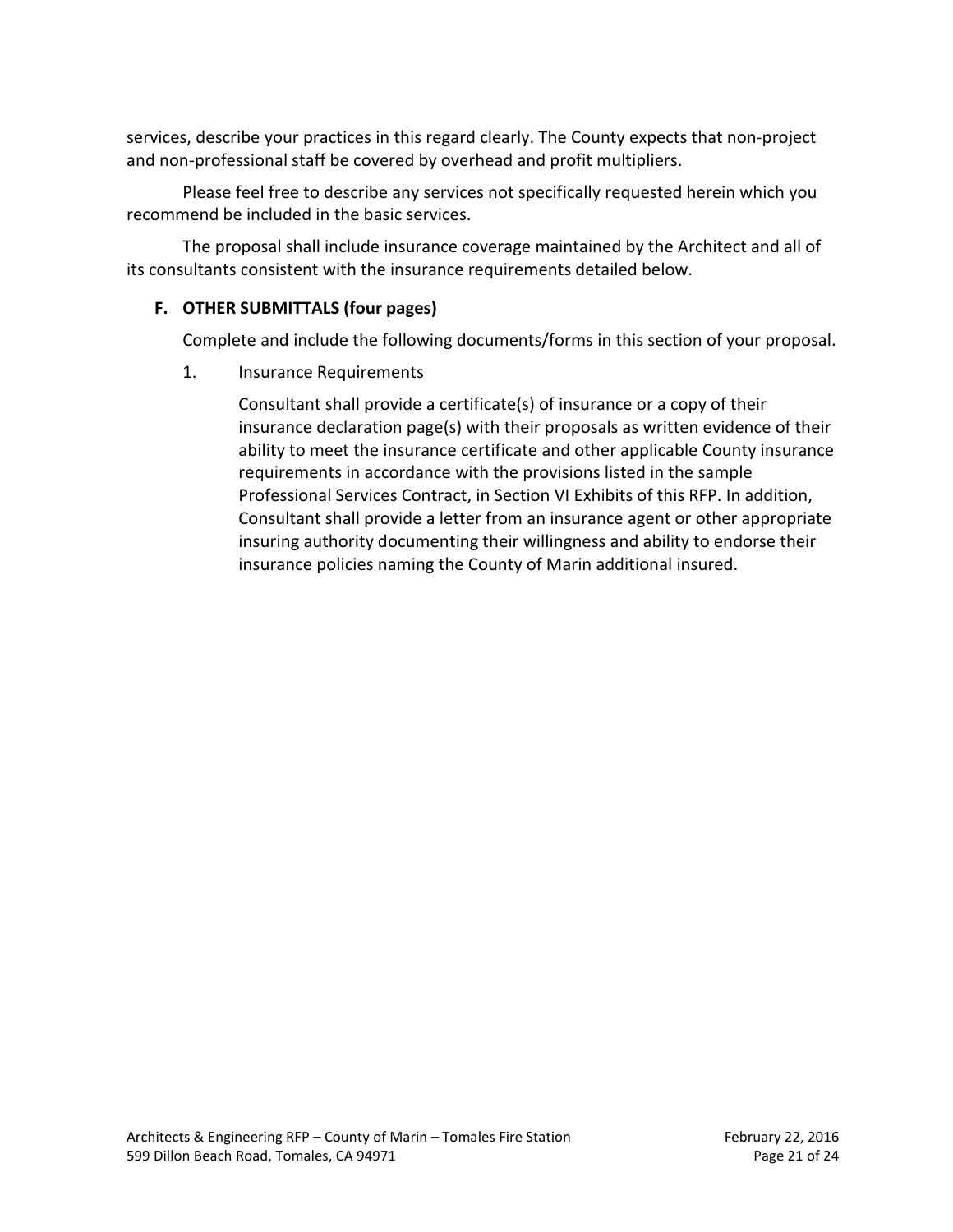# <span id="page-21-0"></span>**SECTION V. EVALUATION FACTORS**

The evaluation criteria listed below will be utilized in the evaluation of the written proposals. Only firms deemed responsible and responsive with proposals in the competitive range may be considered for award. The proposal should give clear, concise information in sufficient detail to allow an evaluation based on the criteria below.

The proposal response shall enable the County to evaluate the responsiveness and quality of the proposal to each of the RFP requirements. Factors determining the best value include, but are not limited to, the following:

- <span id="page-21-1"></span>**A. DESIGN, CREATIVITY, AND INNOVATION.**
- <span id="page-21-2"></span>**B. ABILITY TO MEET THE MANDATORY TECHNICAL AND FUNCTIONAL REQUIREMENTS OF THE FACILITY BASED ON PAST EXPERIENCES.**
- <span id="page-21-3"></span>**C. ABILITY TO MEET SERVICE LEVEL AND PROJECT MANAGEMENT REQUIREMENTS.**
- <span id="page-21-4"></span>**D. REFERENCES.**
- <span id="page-21-5"></span>**E. QUALITY AND DEPTH OF FIRM'S DEMONSTRATED SUCCESSFUL DESIGN EXPERIENCE AND EXPERIENCE WITH GOVERNMENTAL AGENCIES AND EXPERIENCE DELIVERING PROJECTS OF SIMILAR SCOPE AND SCALE IN REFERENCE TO THE PROJECT.**
- <span id="page-21-6"></span>**F. UNIQUE QUALIFICATIONS/COMPETITIVE EDGE. PLEASE DESCRIBE WHY YOU BELIEVE THAT YOUR FIRM IS UNIQUELY QUALIFIED FOR THIS PROJECT AND WHAT DISTINGUISHES YOUR FIRM FROM YOUR COMPETITORS.**
- <span id="page-21-7"></span>**G. COMPATIBILITY OF THE FIRM WITH OTHER TEAM MEMBERS. DESIGN PHILOSOPHY AND WAY OF CONDUCTING BUSINESS WITHIN A MIXED USE ORGANIZATION.**
- <span id="page-21-8"></span>**H. PERFORMANCE ON PAST PROJECTS ASSURING THAT DESIGN MEETS BUDGET AND SCHEDULE REQUIREMENTS. EXPERIENCE IN VALUE ENGINEERING TO ASSIST IN MAXIMIZING THE BUDGET.**
- <span id="page-21-9"></span>**I. POSSESSING THE WILLINGNESS TO LISTEN TO THE CLIENT AND TO DESIGN TO THE CLIENT'S OBJECTIVES.**
- <span id="page-21-10"></span>**J. EXPERIENCE WITH THE LATEST BUILDING TECHNOLOGIES.**
- <span id="page-21-11"></span>**K. LOCAL EXPERIENCE AND RELATIONSHIPS WITH REGULATORY AGENCIES HAVING JURISDICTION OVER THE PROJECT.**

The overall total cost provided by your firm for services to the County will be considered in the evaluation. Although cost may be of lesser importance as an evaluation factor, it should not be ignored.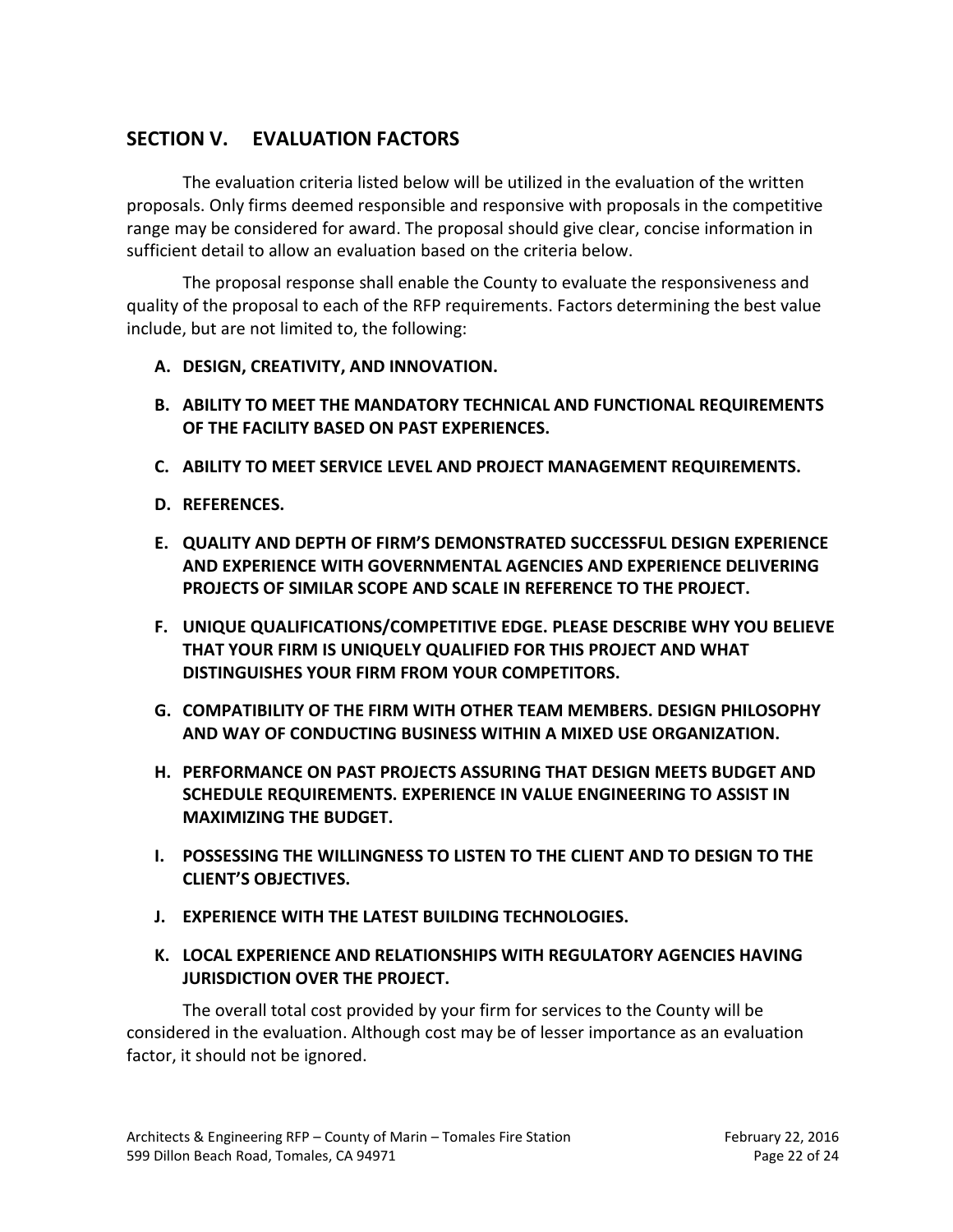Both the design fee estimate and the hourly rates shall be provided in a sealed envelope for opening and review after a review and scoring of the firm's qualifications.

The following selection procedures shall apply:

- 1. Marin County shall negotiate a contract with the best qualified firm for Architectural services at a compensation level which Marin County determines fair and reasonable.
- 2. Should Marin County be unable to negotiate a satisfactory contract with the firm considered to be the most qualified, at a price that Marin County determines to be fair and reasonable, negotiations with that firm shall be formally terminated. Marin County shall then undertake negotiations with the second most qualified firm. Failing accord with the second most qualified firm, Marin County shall terminate negotiations. Marin County shall then undertake negotiations with the third most qualified firm. Marin County also reserves the right to reject all proposals or to cut short the process of successively negotiating with the next most qualified firm when negotiation with the next most qualified firm is unsuccessful.

The selection committee will rank each firm. The County will select the highest ranked consultant firm and negotiate a contract and price. If the County is unable to reach an agreement with the selected consultant, the County will proceed to negotiate with next ranking consultant.

The Selection Committee will rate firms based on the following criteria and scoring sheet.

| Criteria            |                                                                       | <b>Available</b><br><b>Points</b> | <b>Points</b><br>Awarded |
|---------------------|-----------------------------------------------------------------------|-----------------------------------|--------------------------|
|                     | 1. Understanding of project needs.                                    | 10                                |                          |
|                     | 2. Similar project experience.                                        | 50                                |                          |
| 3.                  | Capacity to perform the work (including<br>subcontractors).           | 10                                |                          |
| 4.                  | Proposed services and methods to meet the<br>County's needs.          | 10                                |                          |
| 5.                  | Proposed schedule and ability to work within the<br>desired timeline. | 10                                |                          |
| 6.                  | References.                                                           | 10                                |                          |
| <b>TOTAL POINTS</b> |                                                                       | 100                               |                          |